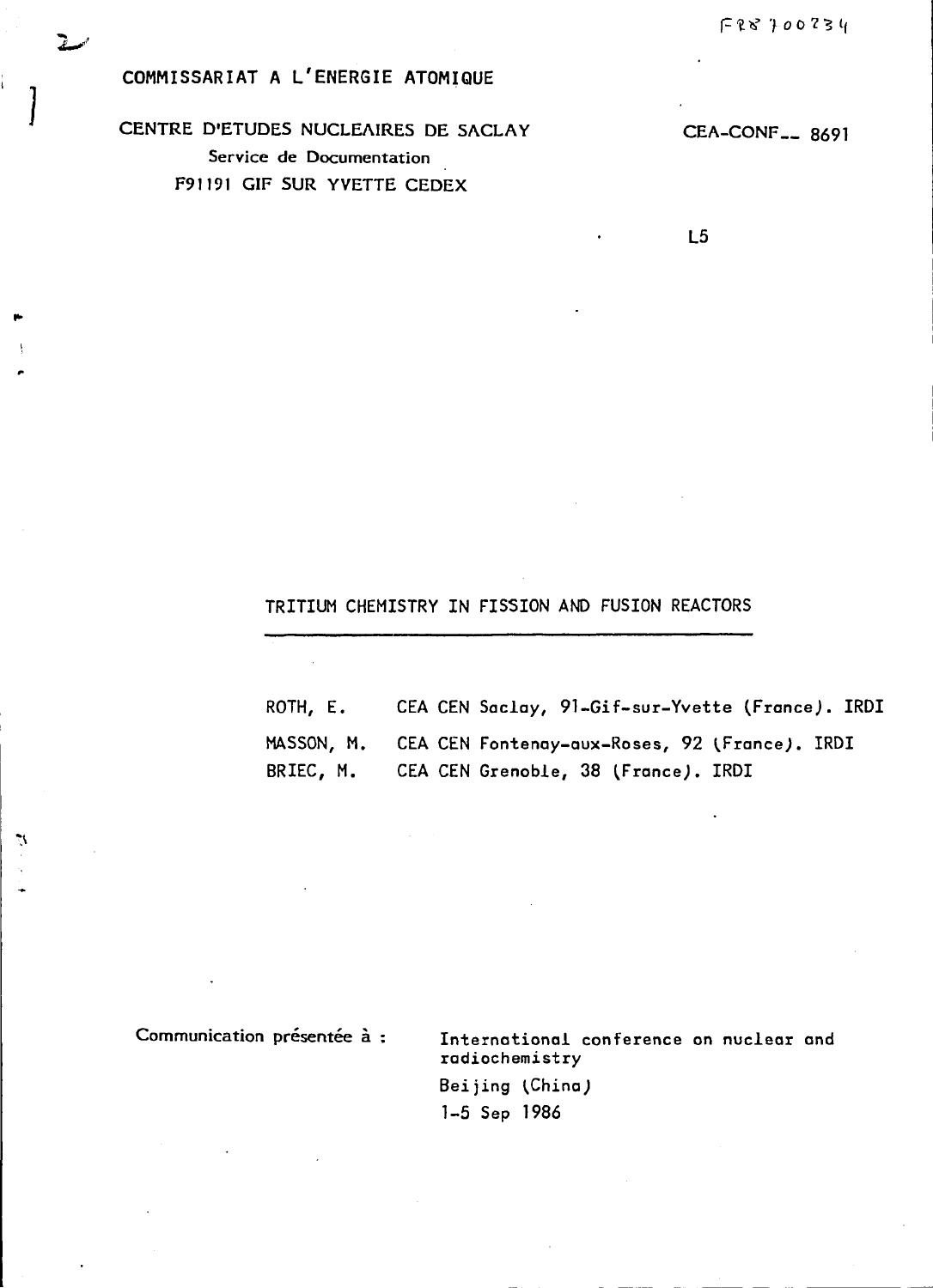International Conference on Nuclear and Radiochemistry September 1-5 1986 BEIJING, China

TRITIUM CHEMISTRY IN FISSION AND FUSION REACTORS

Etienne ROTH (1) - Michel MASSON (2) - Michel BRIEC (3) INSTITUT DE RECHERCHE TECHNOLOGIQUE ET DE DEVELOPPEMENT INDUSTRIEL CE.A. France

### INTRODUCTION

 $\mathcal{F}$ 

We are interested in the behaviour of tritium inside the solids where it is generated both in the case of fission nuclear reactor fuel elements, and in that of blankets of future fusion reactor.

In the first case it is desirable to be able to predict whether tritium will be found in the hulls or in the uranium oxide, and under what chemical form, in order to take appropriate steps for it's removal in reprocessing plants.

In fusion reactors breeding large amounts of tritium and burning it in the plasma should be accomplished in as short a cycle as possible in order to limit inventories that are associated with huge activities. Mastering the chemistry of every step is therefore essential.

Amounts generated are not of the same order of magnitude in the two cases studied .Ternary fissions produce about 66  $10^{13}$ Bq (18 000 Ci) per year of tritium in a 1 000 MWe fission generator, i.e., about 1.8  $10^{10}$ Bq (0.5 Ci) per day per ton of fuel.

It is estimated that a 1 000 MWe fusion reactor could burn 450 g of triti urn per day in a 450 ton blanket. The latter should thus produce a total 1.7 10<sup>17</sup>Bq  $(4.5 10^6 \text{ Ci})$  per day, i.e. 3.7  $10^{14}$  or  $10^4$  Ci per ton.

.../

<sup>(1)</sup> CEA - IRDI/DESICP - CEN. Saclay 91191 Gif-sur-Yvette, France

 $(2)$  CEA - IRDI/DERDCA/DGR - CEN. Fontenay-aux-Roses - BP n° 6

<sup>92260</sup> Fontenay-aux-Roses, France

<sup>(3)</sup> CEA - IRDI/DDTP - CEN. Grenoble - BP 85 - 38041 Grenoble Cedex, France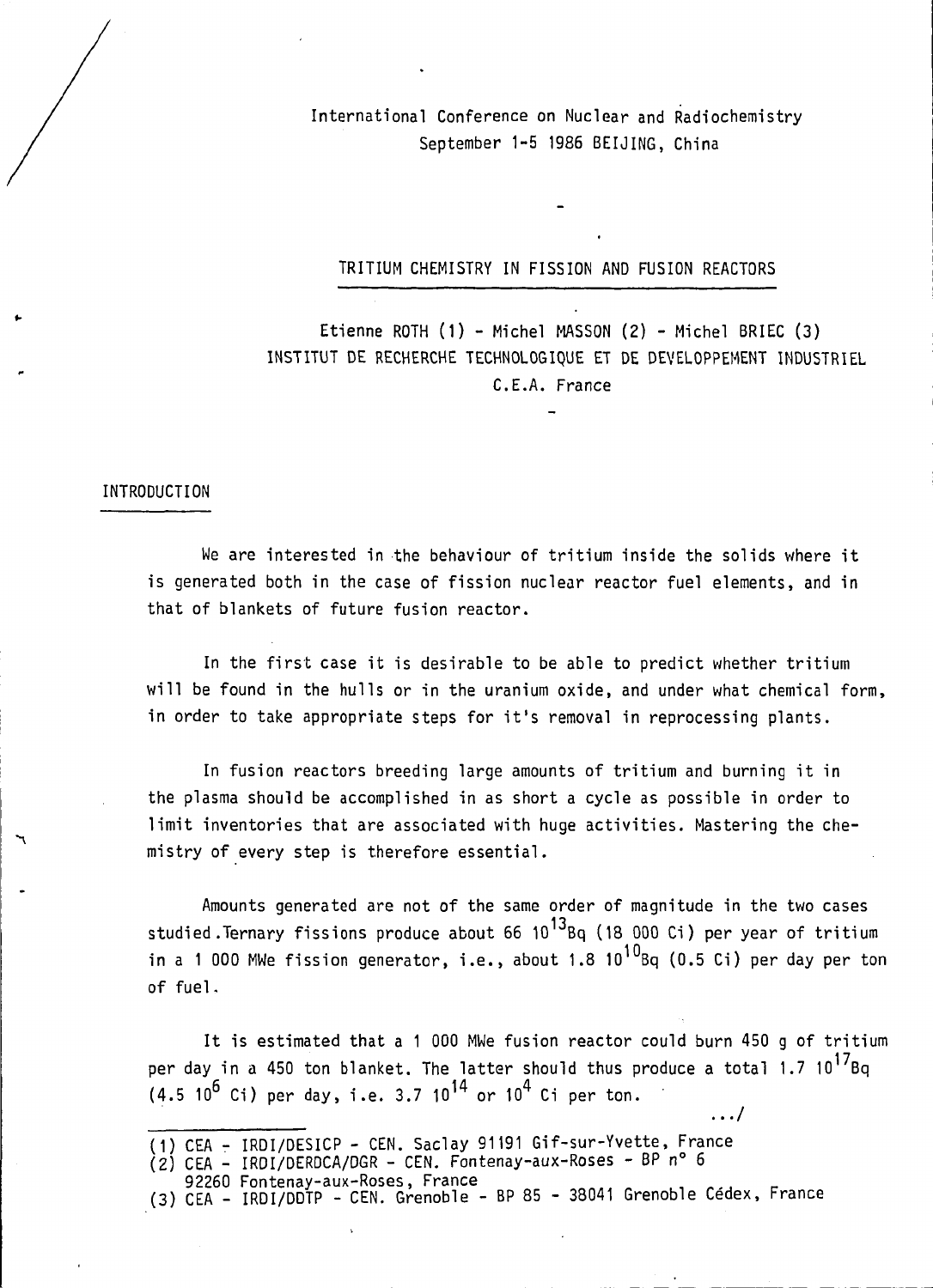However as this tritium has to be recovered on a day to day basis the concentration reached is only about 20 times larger than that which prevails in fission fuels when shipped to reprocessing plants.

### A - TRITIUM CHEMISTRY IN P.W.R. FUELS

The fate of this tritium has been studied for many years for practical reasons. When stainless steel claddings were used a large part of the tritium found its way into the coolant. When zircaloy claddings were introduced diffusion became negligible. But, as mentionned, tritium that remains in the fuel itself (UO<sub>2</sub>) and that which is trapped inside the hulls end up in different parts of reprocessing plants, and in different fluid streams also according to its soluble or non soluble form.

Previous studies have shown that the fraction retained in uranium oxide is a decreasing function of the temperature of the pin cores, a rough equipartition between  $U_0$  and zircaloy being reached at 1000°C - Fig 1 - from (1).

No significant amount was ever found remaining in the free space between UO<sub>2</sub> pellets and cladding.

### 1 - MATERIAL STUDIED

We concentrate on three pins (A 10 B, I 15 H, 0 6 H) from the BORSELLE reactor in the Netherlands.

Their UO<sub>2</sub> weight is about 1500 g (1487). They are 2975 mm long and 10.75 mm in diameter, cladded with zircaloy 4,0.65 mm thick. Initial  $^{235}$ U content is 3.1%, burn-up 32,540 MWdt<sup>-1</sup> at unloading.

The zircaloy to uranium ratio is .26 by weight.

In a typical pin at the time of removal an average 2.85 10<sup>10</sup> Bq of  $r<sub>2</sub>$  gas are present (0.77 Ci), corresponding to 0.3 ml NTP.

From BORSELLE three pins located on three outer rows of one bundle (a 15 x 15 type) were selected (fig. 2). During their stay in reactors bundles are moved and reoriented in order that all bundles and all pins should approximately undergo the same burn-up.

 $\ldots/$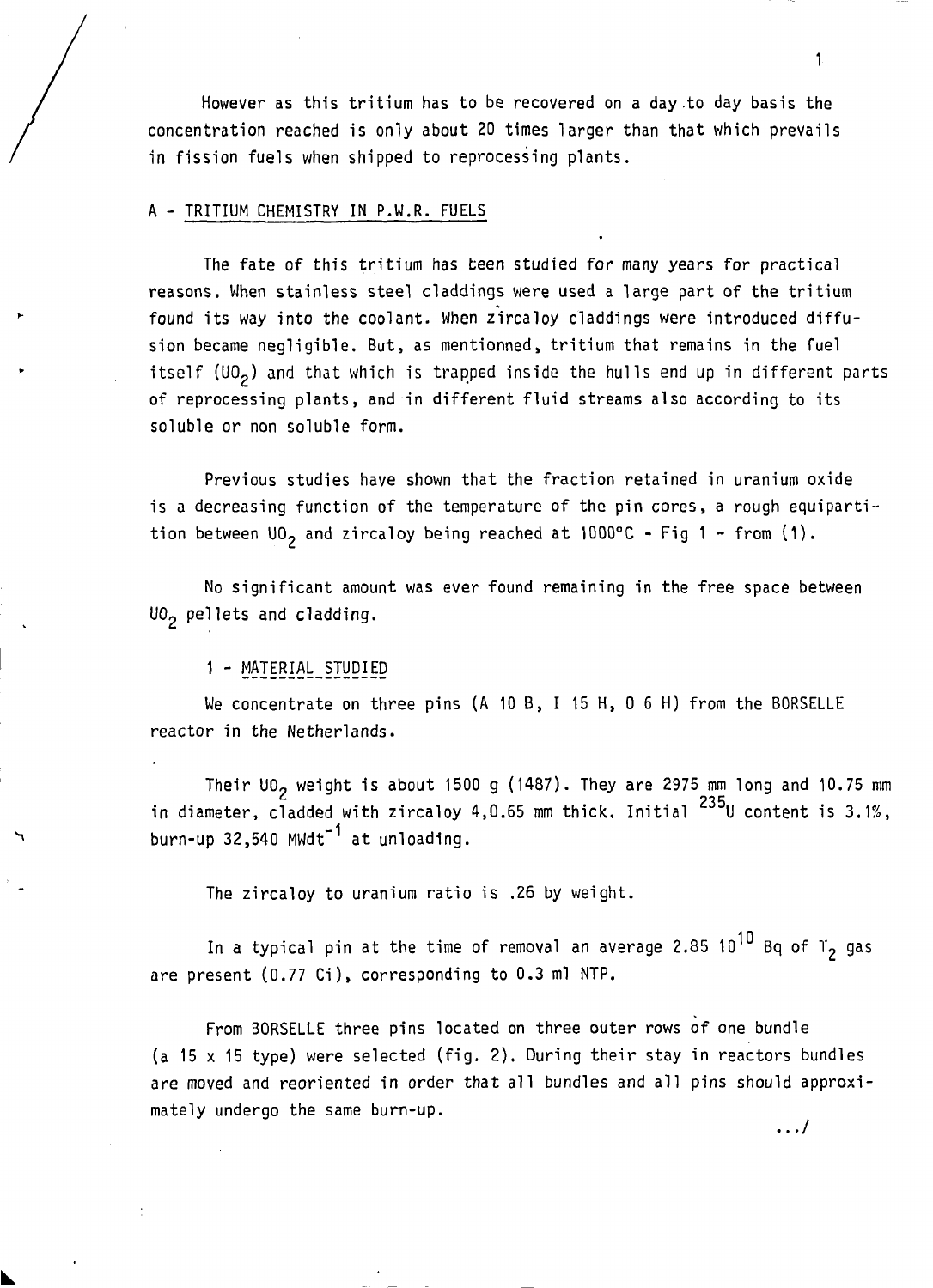2 - RESULTS

2-1 . The results of tritium analysis on three half pins are given in table I along with the percentage of tritium in the cladding. Analysis performed when dissolving the fuel prove that 99.5% of the tritium in the fuel is under soluble form (water). The scatter of results of table I between elements belonging to the same family is surprising. The center temperature of pins being about 1000°C, a 50 % average repartition was expected, but corresponds only approximately with the mean of tabulated values.

This scattered and seemingly random behaviour of tritium distribution between different chemical species is the more surprising as there is a generally satisfactory and even correlation between total tritium activity and burn-up i.e. also with location along the fuel element -fig.(3) from (2).

2-2 . Nature of tritiated species in the cladding :

a) Methane appears in widely varying amounts. Its formation may be either due to direct reaction of tritium with carbon dissolved in zirconium, or to the reaction of water with zirconium carbide. We would tend to favor this second route because it is a more classical reaction than the direct synthesis of methane even though, under radiation, with hot atoms, the latter has been observed (and though the amount of  $CH_{3}T$  observed in A 10 B, I 15 H is roughly that of T recoiling into the cladding). Also results of table II show a relative increase in  $CH_2T$  with the increase of the water form of tritium.

b) Water was found in greater quantities when the amount of tritium in zircaloy was low.

3 - DISCUSSION

3-1 . Tritium retained in the fuel is essentially under soluble form, and tritium in the hulls is mainly found as gas (tables III and IV). Possibly all the tritium cannot be oxidised within  $U_2$ , as  $U_2$  undergoing fission becomes oxygen deficient, because of the greater oxygen demand of fission products with respect to that of U itself. Non oxidised tritium would thus migrate to the cooler surface by diffusion or percolation and dissolve in zirconium.

3-2 . Differences in behaviour between individual pins could be due to differences in impurities in gases filling the free volumes inside the cladding.

.../

2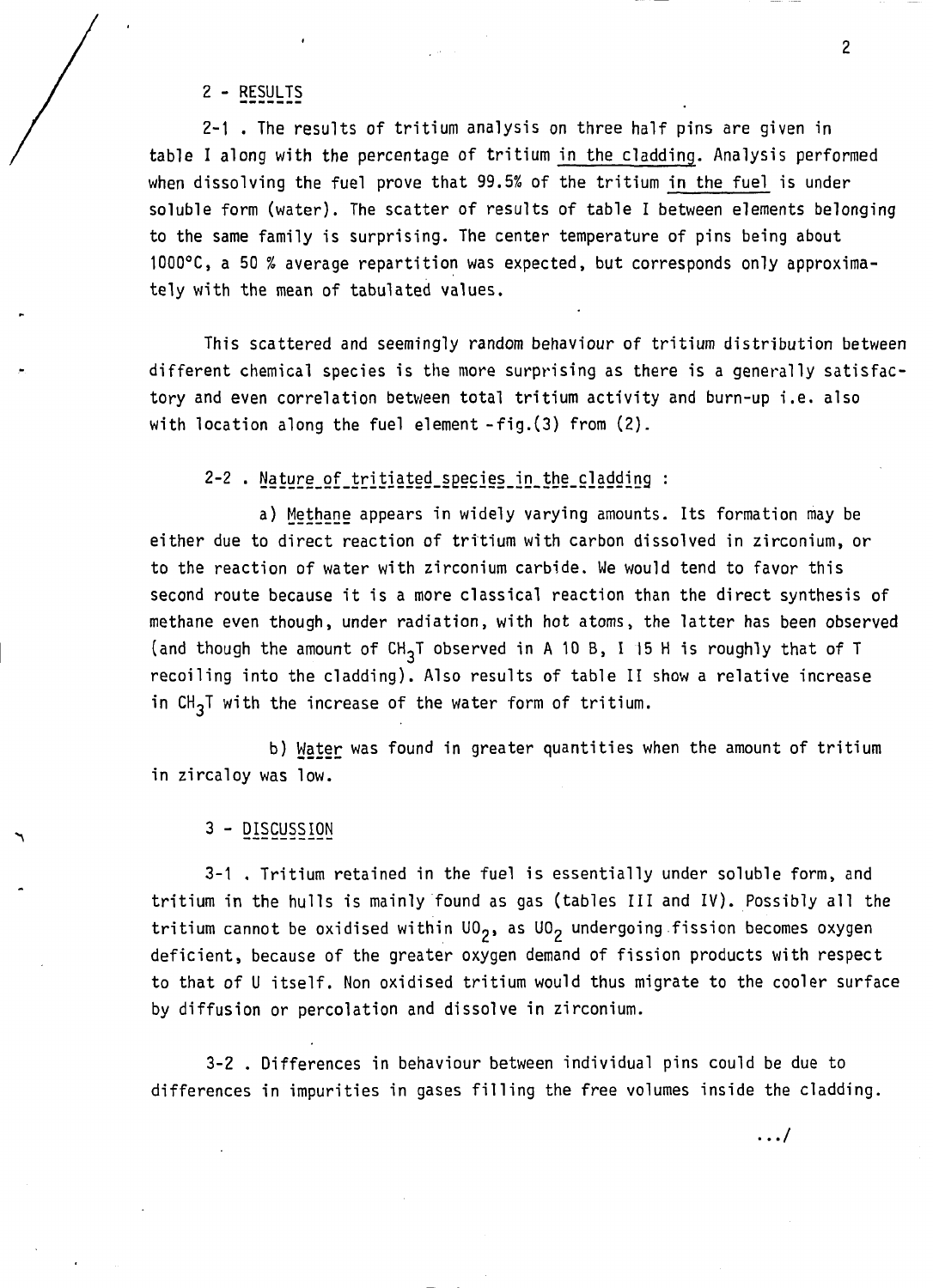Residual oxygen or water could cause one or more of the following reactions : oxidation of gaseous tritium, isotopic exchange with water, oxidation of zirconium.

Either of these would make permeation of tritium into zirconium much more difficult.

3-3 . The free space inside the cladding of one pin is about 17 cm3. It is initially filled with He at one to two MPa,which means that tritium, if totally released in this volume would represent about 1000 ppm of the gas volume.

But also it only represents 50 ppb in weight of the uranium oxide (or less than 200 ppb as  $T^0$ ). Which means that minute amounts of water remaining in UO<sub>2</sub>, though well within specifications (that are in the 10 ppm range), plus impurities below the 1000 ppm level in helium could explain those anomalies.

3-4 . A dark brownish color has indeed been observed on hulls from fuel elements fig (4), characteristic of zirconium oxide, and tritium could not be extracted from them by heating, before this brownish coloration had disappeared.

## 4 - CONCLUSION

When core temperatures are higher, it is clear that a larger gradient being established tritium may diffuse out faster and escape recombining with UO<sub>2</sub>.

Formation of zirconium oxide due to varying amounts of impurities in  $U0<sub>2</sub>$ or helium may explain»differences in tritium content between hulls from different pins. Variations observed between hulls from the same pin are more surprising at first.

However if in pin 0 6 H corrosion has taken place, as suggested by the methane formation and by both the low tritium content in zircaloy and the water form under which it is found, it is not a far fetched hypothesis that it did not start or grow evenly all along the pin. Many reasons, among which temperature variations, differences in impurities concentration and therefore evolution rates, would cause such differences (table V) .

And the rather good correlation observed even on pin 06 between the amount of tritium recovered in the hulls and the burn-up of the adjacent  $U_0$  would confirm that local conditions govern tritium implantation in zircaloy,fig (3b).

3

 $\ldots/$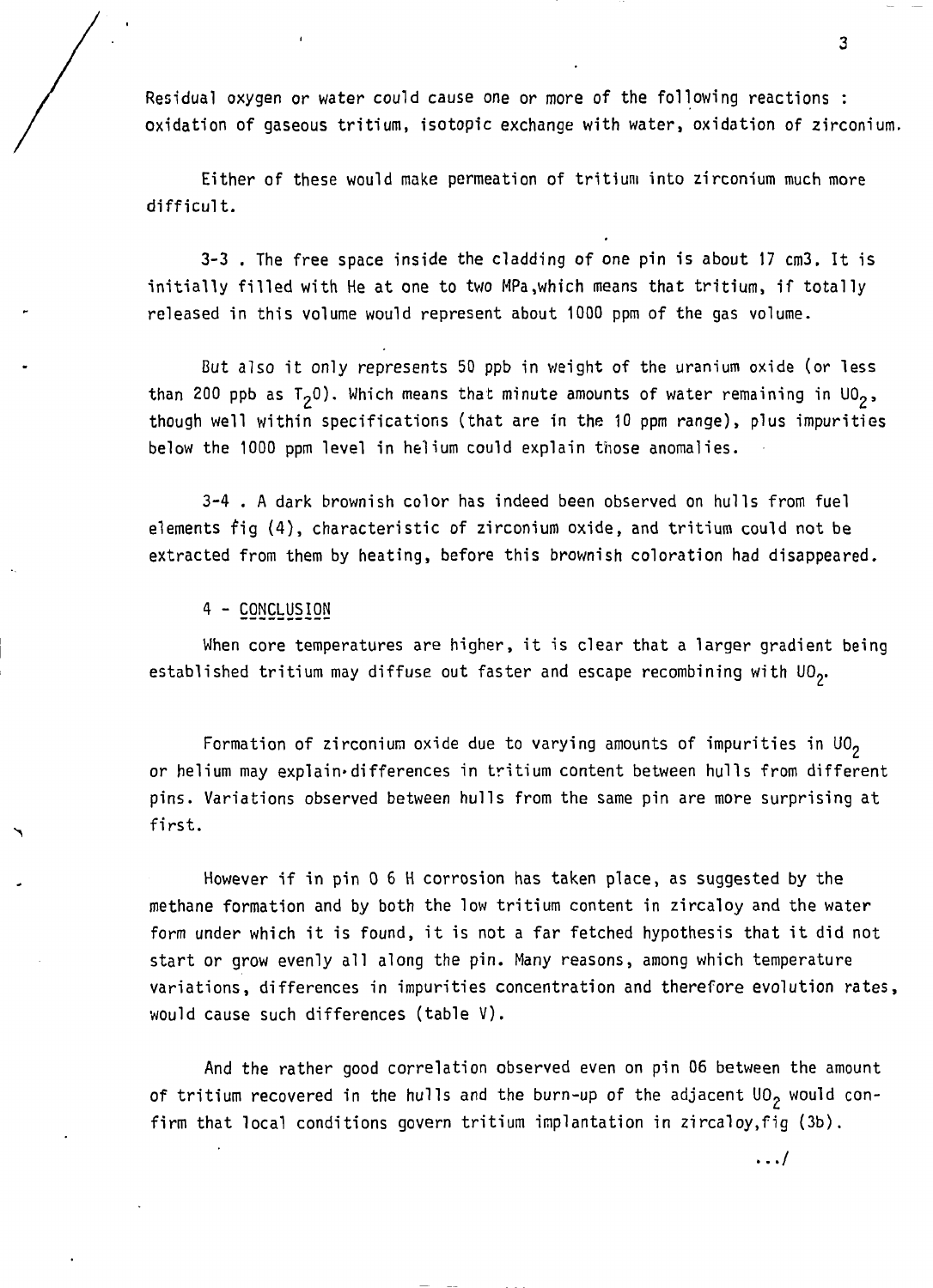Observations reported here justify the practice of standardised fabrication procedures, and very strict quality controls of all materials (fuel, cladding and gases) of pins in order to lessen individual deviations of tritium inventories in each component from expected average values.

#### B - TRITIUM RECOVERY FROM SOLID BREEDERS : THE CASE OF LITHIUM ALUMINATE

In contradistinction with the preceeding section measurements presented here were carried out on small samples weighing only one or two grams. Not only tritium concentrations but total amounts were therefore very small and special care has to be taken in order to obtain reliable results. Let us recall first that tritium bred in a solid blanket would be recovered by flushing it with helium gas.

## Tritium\_recovery\_experiments

Our first experiments (2) had the aim of ascertaining the nature of tritiated species extracted, as this nature governs the recovery process from the purge gas. The main effort was put on finding out what chemical modifications may be introduced by reactions with walls, or impurities in the gases, that could lead to erroneous conclusions, and to investigate the influence of texture on extraction rates.

It is established by many experiments that the main product is water, though a non negligible fraction of the tritium remains as gas (3) (4). Relative amounts of those two species however are neither fixed nor easily evaluated quantities. A consequence is that, for practical purposes, hydrogen will have to be added to the sweep gas both to drive the major part of tritium into a non condensible form and, more important yet, to limit the size of inventories (5). Diluting gaseous tritium with hydrogen also limits permeation.

In this paper we are going to describe several experiments carried out in order to establish the effect on observed species and on extraction rates from a sample of  $\gamma$  LiAlO<sub>2</sub>, of sweep rates, nature of the purge gas, etc... We compare results with observations on samples of other ceramics and try to make an interim evaluation of the situation.

4

.../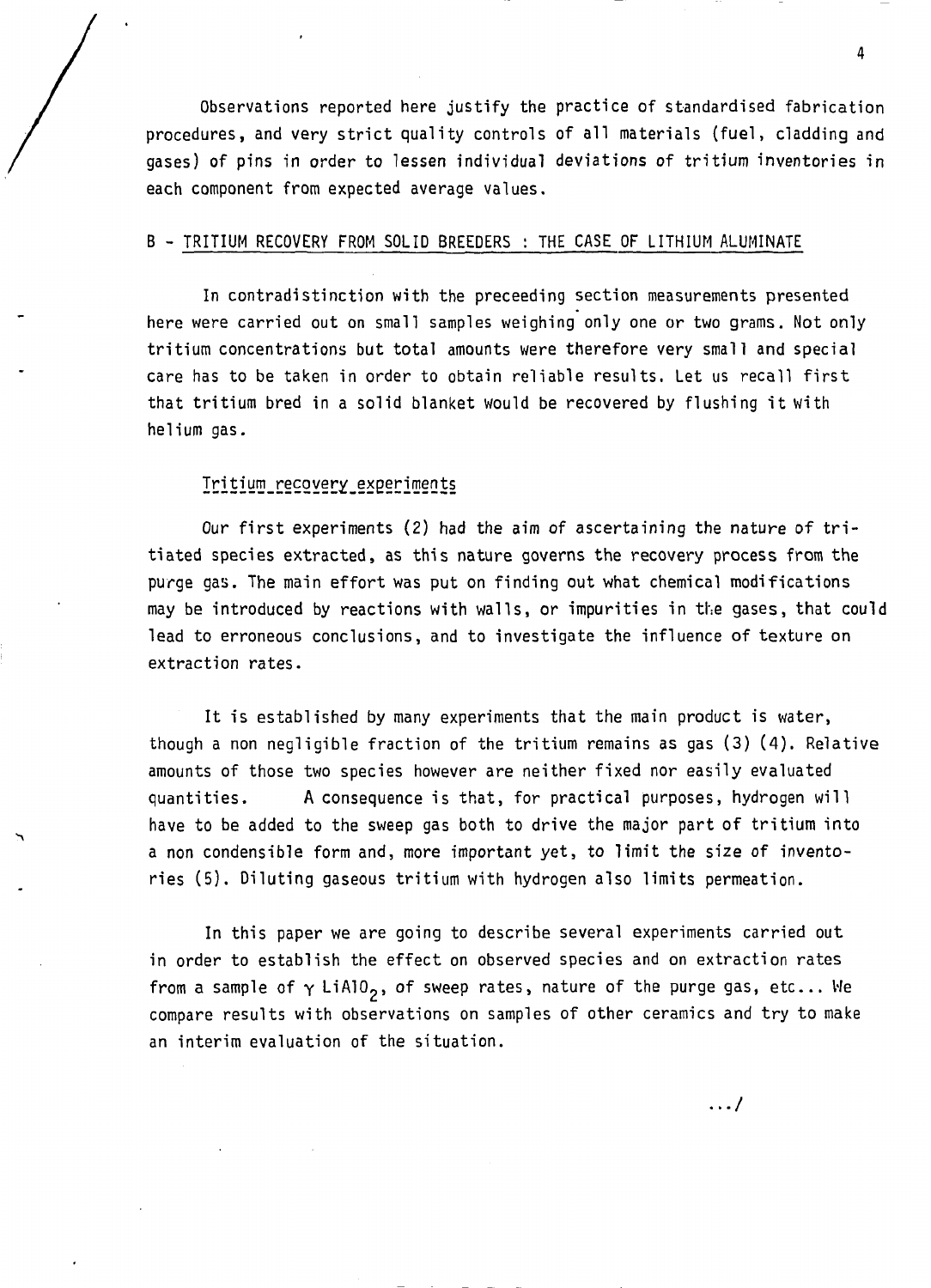## 1 - Experimental conditions

The sample was irradiated in the previously described CHOUCA rig (fig 5) in SILOE (6). It consisted of a stack of pellets'  $(*)$  7.8 mm in diameter, and 80 mm in height, of mean pore radius  $0.035$   $\mu$ m, mean grain size .36  $\mu$ m and 0.225 porosity .

13 <sub>-</sub> -2 -1 It was exposed to an average thermal flux of 1.3 x 10 n.cm s s produ- $12$  reactions per cm3 per second or about  $3.7 \cdot 10^9$ cing 6.1 x 10 reactions per cm3 per second, or about 3.7 10 Bq per day of tritium. Heating due to the  $6_{Li}$  (n,  $\alpha$ ) T reaction was 4.74 W cm<sup>-3</sup>, due to  $\gamma$ \_3 heating 1.5 W  $cm^{\sim}$ .

The sweep gas was helium of impurity levels in vppm :

 $\langle$  0.8 for  $H_2$ **< 0.7** for H<sub>2</sub>0 **< 0.6** for N<sub>2</sub> **< 0.15** for 0<sub>2</sub> **<**  0.01 for CH,

It could be further purified by a 5 A molecular sieve bed cooled to liquid nitrogen temperature.

It could be replaced by helium-hydrogen or helium-oxygen mixtures having a somewhat larger tolerance on impurities (for instance  $H^2O \leq 2$  vppm).

The helium flow rate was usually about 2.4 liters  $h^{-1}$  the pressure above the sample 1.5  $10^5$  Pa, the tritiated species partial pressure in the steady state 0.1-Pa.

The sample was dried in the rig, before starting irradiation, by flowing further purified helium for 48 hours over the sample heated to 500°C. Thirty five runs were then carried out over a period of three months (November 85 to February 86). Conditions have been described (7) (8) and will be detailed in a further report (9). We call here attention to principal results.

2 - Study of the rate determining step in tritium extraction when the sweep gas is hydrogen free.

When this step is diffusion in a grain of radius r the inventory I varies  $\overline{2}$ like r<sup>c</sup> . D is the diffusion coefficient (10). One can thus calculate D from curves 1 1  $\overline{a}$   $\overline{b}$   $\overline{c}$   $\overline{c}$   $\overline{c}$   $\overline{c}$   $\overline{c}$   $\overline{c}$   $\overline{c}$   $\overline{c}$   $\overline{c}$   $\overline{c}$   $\overline{c}$   $\overline{c}$   $\overline{c}$   $\overline{c}$   $\overline{c}$   $\overline{c}$   $\overline{c}$   $\overline{c}$   $\overline{c}$   $\overline{c}$   $\overline{c}$   $\overline{c}$   $\overline{$ (\*) one 30 mm, two 8 mm, seven 5 mm ones.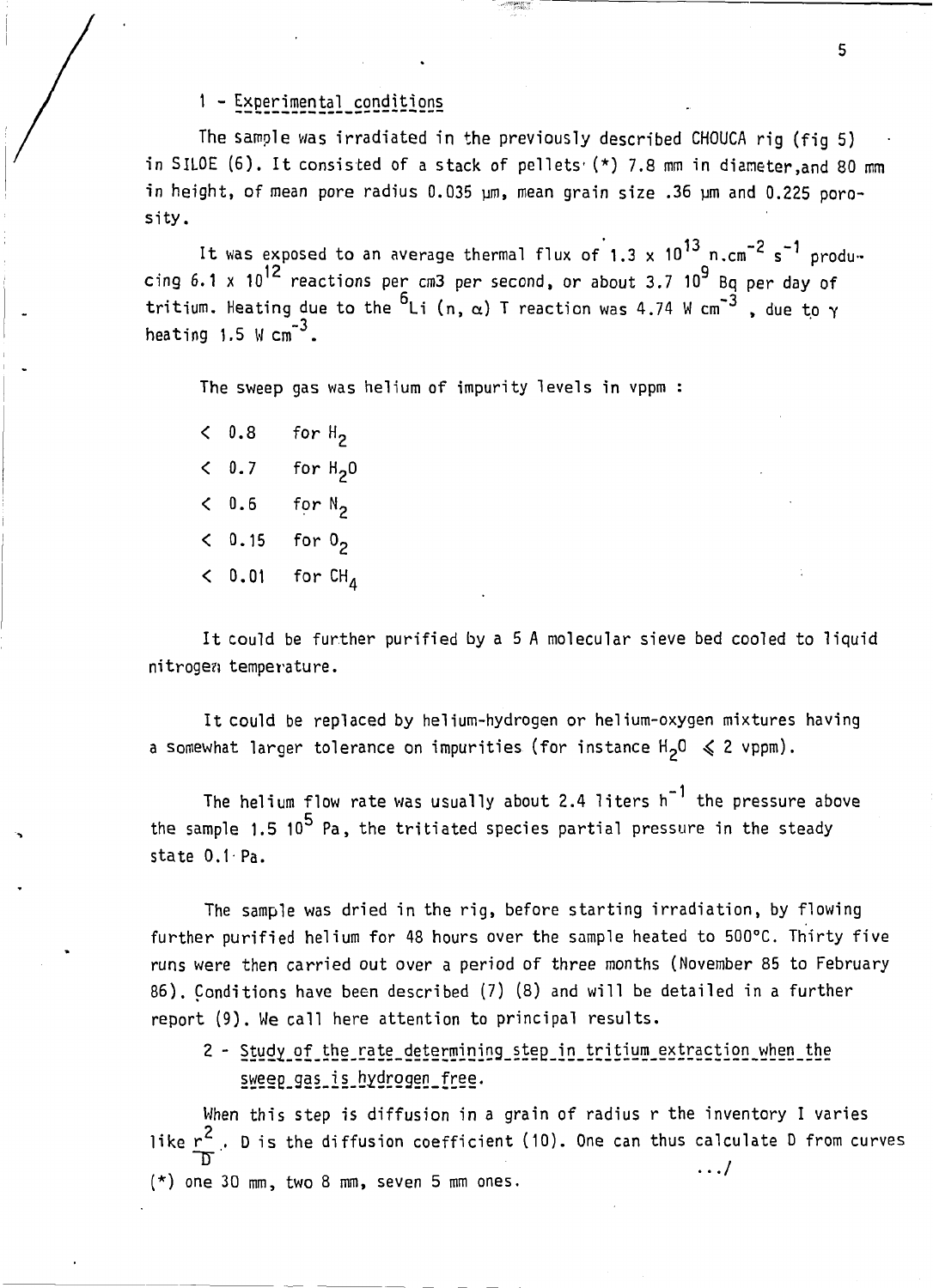giving the tritium content in the gas phase from start-up I is just the "missing" tritium before steady state, fig (6). r is measured beforehand.

A change in temperature modifies D and induces a temporary change in the tritium content of the gas and the inventory of the solid.

The shape of the response curve should both provide the new value D' of D, and show a time dependant return to equilibrium conforming to D'. The dashed curve on fig (7) shows that this behaviour is only approximately followed, which is in agreement with many previous observations (11) : diffusion coefficients enable to predict the trend of changes in extraction rates from LiA10<sub>2</sub> with grain sizes or temperature, but such predictions fail to be quantitative.

The hypothesis that the rate determining step is an interface resistance transfer process depending on the difference between concentrations in the solid state and gas phases leads to an inventory law that is not easy to verify. But applying this law, in the same manner as above, provides the dotted curve on fig (8) that fits closer to experimental values. It remains to verify that this improvement in the description of results persits when applied to samples of different grain sizes, and in that case to reach a precise physical interpretation. This work is underway.

2) Study\_of\_the\_extraction\_rates\_by\_purge\_gases\_with\_0.1\_%\_H<sub>2</sub> or D<sub>2</sub> added.

Several experiments in the literature have been reported, describing the increase in extraction rates produced by adding  $H_2$  (or  $D_2$ ) to helium or argon used as purge gas. Fig (9) displays this effect in an out of pile extraction run It has been shown that the action of  $H_2$  takes places within the solid (2).

Assuming an interface rate determining step might provide a better explanation for this increase than diffusion limited steps, if one accepts that hydrogen reaches grain surfaces by intergranular diffusion much more rapidly than the bulk of the solid, and that it would there either displace adsorbed species or exchange with them. Such reactions are known to be rapid under favourable circumstances.'

The rate at which steady concentrations are reestablished in the gas phase after a change in flow rate, compared with the time needed after modifications of either flux or temperature, also favors such mechanisms. Let us reduce the sweep gas flow rate by a factor of two, concentration in the gas becomes  $C_n^+ = 2C_n$ .

 $\ldots$ 

6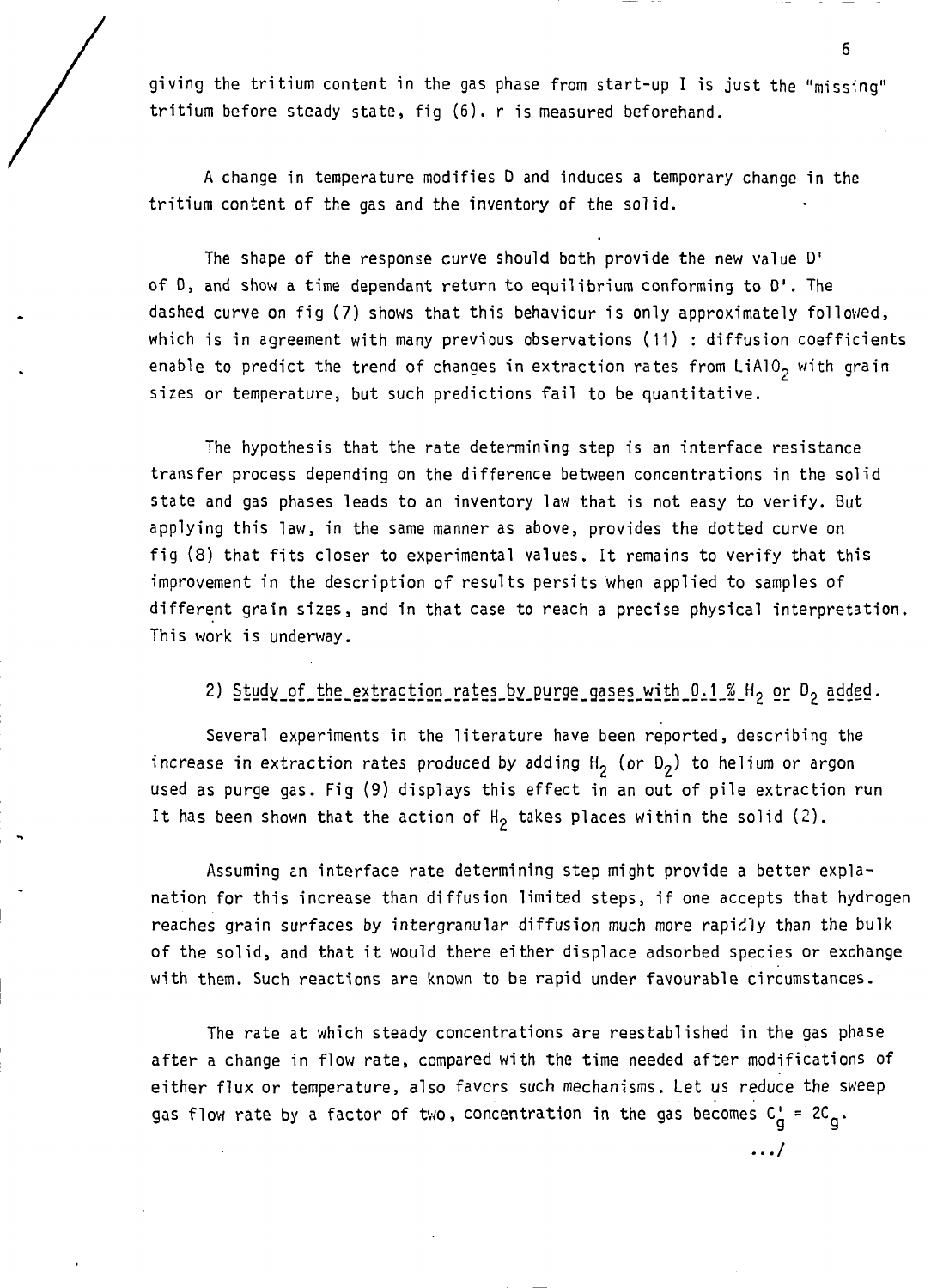As C<sub>a</sub> is very small compared to C<sub>s</sub>, concentration in the solid doubling  $c_a$ will be compensated by a very small relative increase in C<sub>s</sub> in order that equilibrium be reestablished, i.e.

$$
C'_s - 2C_g = C_s - C_g
$$
 or  $C'_s - C_s = C_g$ 

The change in average concentration in the bulk of the grain, that varies proportionally to C<sub>s</sub> is also very small. But when fluxes are changed by factors of 1.5 or 2 inventories in the bulk of the grain change in the same ratio and response times to reestablish steady state are necessarily larger than in the previous case as shown qualitatively on fig (10) and (11). Modifying the irradiation temperatures changes release rates substantially as can be read from fig (12) and inventories vary accordingly.

#### 3) Extraction by purge gases with 0.1 % 02 added.

Oxygen addition to the purge gas practically suppresses the observed release of tritium.

This shows that in addition to balance considerations discussed above physicochemical reactions, probably at the surface of grains, play an important role in release mechanisms.

#### 4) Comparison between extraction rates from different ceramics.

A more detailed knowledge of mechanisms could also provide explanations for the wide differences observed between effects of the parameters mentioned above on tritium extraction rates from different ceramics.

T. KURASAWA and al. have compared Li<sub>2</sub>O and  $\gamma$  LiAlO<sub>2</sub> (12). Aluminate displays a behaviour generally in line with the one described here, except that the authors using helium with 1000 vppm  $D_2$  seem to be able to fit release rates well to purely diffusional mechanisms fig (13). Also a temperature drop from 802°C to 557°C brings practically the tritium release to zero, during a run lasting nearly 20 hours, fig. (14 and 15). On the contrary lithium oxide releases tritium at rates insensitive to temperature variations, which indicates no retention of tritium, in the Li<sub>2</sub>O spheres even at 470°C,fig (15) and, of course, prevents calculations of diffusion coefficients based on changes in release rates associated with temperature changes).

. . ./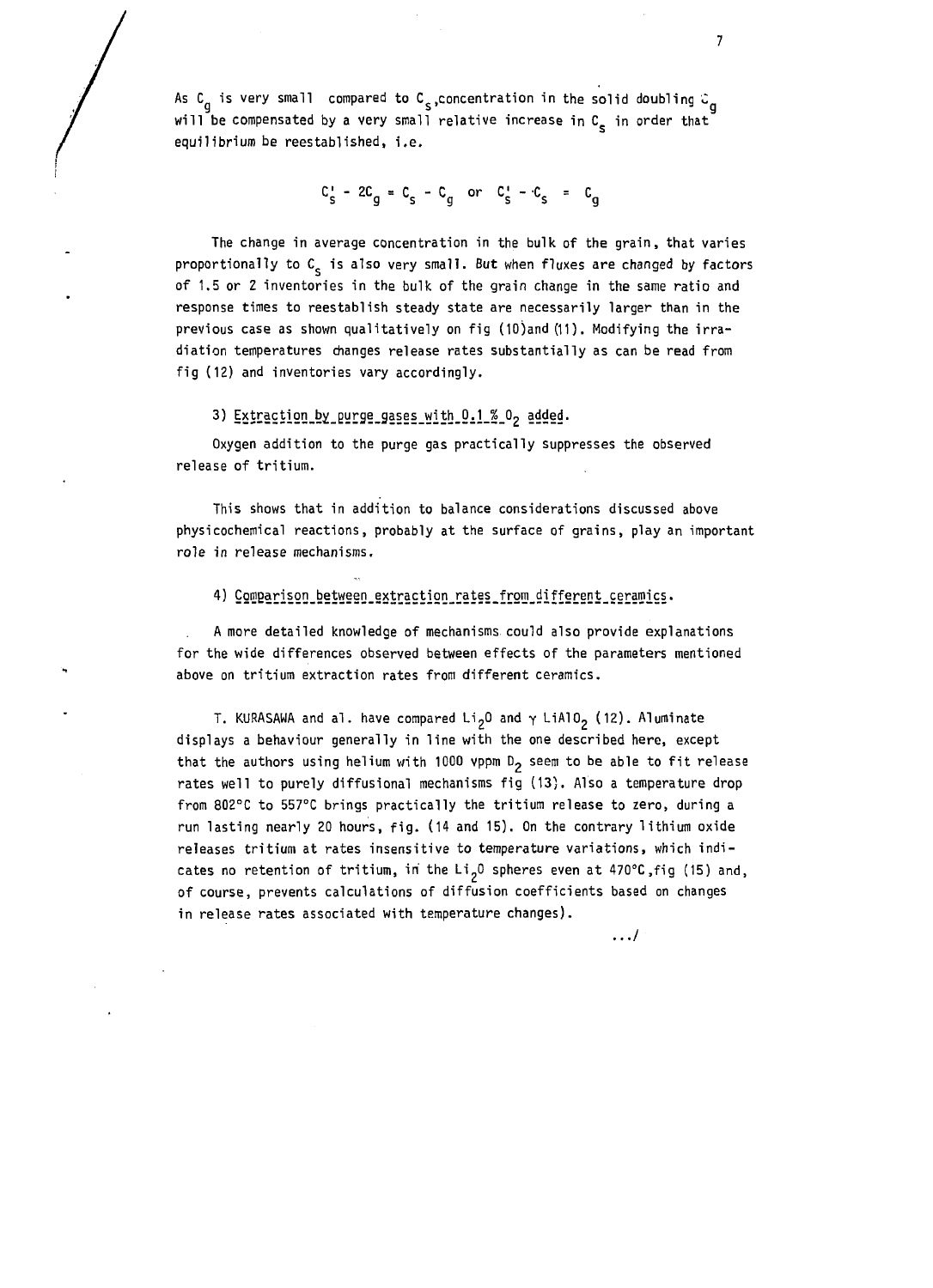In apparent discrepancy with the findings of the preceeding authors H. KWAST and coworkers state that, when extracting tritium by helium  $(13)$  with 1000 vppm of  $H_2$ , even at 460°C the release rate establishes itself at its nominal value within a day or some hours  $(*)$ . At nearly the same temperature, 440°C, Li<sub>2</sub>0 irradiated simultaneously in the same rig releases only 51  $%$  of the calculated tritium production rate even after 25 days. That'estimation of birth rates should not be incriminated seems proven by the fact that another sample of  $Li<sub>2</sub>O$  irradiated at 660°C delivers its tritium at the predicted level, within apparent error limits, fig  $(16)$  and  $(17)$ .

## 5) Comparison between inventories

Another interesting comparison between tritium extractions from samples irradiated simultaneously is given in the paper by WERLE and al (8). In the same CHOUCA rig in SILOE the aluminate sample was irradiated along with four metasilicates (Li<sub>2</sub>SiO<sub>3</sub>) and one orthosilicate (Li<sub>4</sub>SiO<sub>4</sub>) samples.

Results respective to the orthosilicate and the aluminate are summarized in table (6).

The striking fact is that release from  $Li_ASiO_A$  is much faster than from  $\gamma$  LiAlO<sub>2</sub> as comparable residence times are found with grain radii nearly one hundred times larger in the case of orthosilicate. But at comparable production rates, inventories that are larger in aluminate at low temperatures become smaller at 630°C(because of a bigger activation energy of the diffusion coefficient ?)

The study of inventories has probably to be pushed further to understand why, as has been reported, (14) and (15), in many cases the percentage of retained helium is smaller than that of retained tritium (\*\*). Recent work by BONAL (16) and fig (20) also that a step release of helium indicates at first total extraction fr $\varsigma$ m an aluminate sample at 700°C. The same sample released tritium totally closer to 1000°C.

. . . /

 $(*)$  After the reactor reaches full power.  $(**)$  See fig (18) and (19) from (14).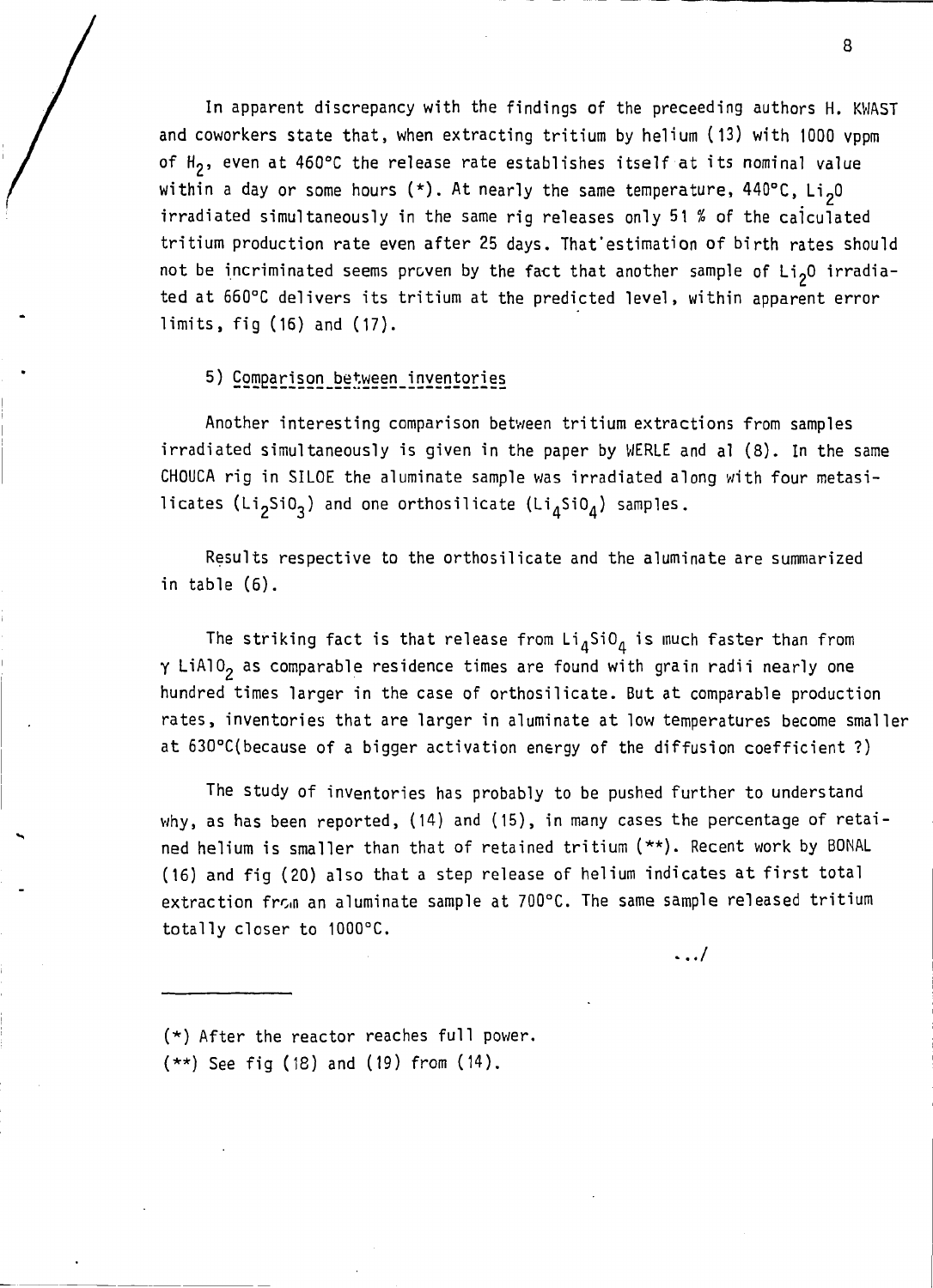#### **CONCLUSION**

The behaviour of  $\gamma$  lithium aluminate with respect to tritium release has been shown to be influenced by two main factors, in addition to an obvious temperature effect.

a) a textural one : grain size. The smaller'the latter the greater the extraction rates. At this stage it is not possible to decide whether this size effect can be assigned purely to bulk or surface phenomena.

b) a chemical one : the nature of the sweep gas.

Hydrogen or oxygen additions modify drastically tritium release rates through reactions taking place in the solid. Whether hydrogen acts through an isotope exchange mechanism or a reducing one or both has yet to be established.

Much less clear are reasons for differences between results obtained with  $\gamma$  LiATO<sub>2</sub> and other ceramics irradiated simultaneously. Are the much larger extraction rates,obtained with lithium oxide, or lithium orthosilicates, due to differences in structure, are the latter the cause of differences in activation energies ? These problems are now under study.

But we can not conclude without recalling that, though tritium extraction rates are of major importance in evaluating merits of potential solid breeders, other properties subject to different kind of investigations will enter into deciding in favor of an eventual solid breeder. Among them the stability of geometrical and mechanical properties under radiation is of paramount importance (17). Fig (21) and the following ones show pellets fabricated to test mechanical and thermal properties after irradiation.

## ACKNOWLEDGMENTS

PART A of the work was done within the scope of a research in collaboration With CONSERVATOIRE NATIONAL DES ARTS ET METIERS. We thank MM. BOURGEOIS, GOUMONDY, ISAAC for helpful advice.

PART B of this paper reports on work done within the E.E.C. sponsored

Fusion Technology program. The samples studied were prepared and characterised by B. RASNEUR. We thank Dr WERLE.the team of the Grenoble reactor for their collaboration and Mrs BOTTER, Miss N. ROUX for many useful discussions.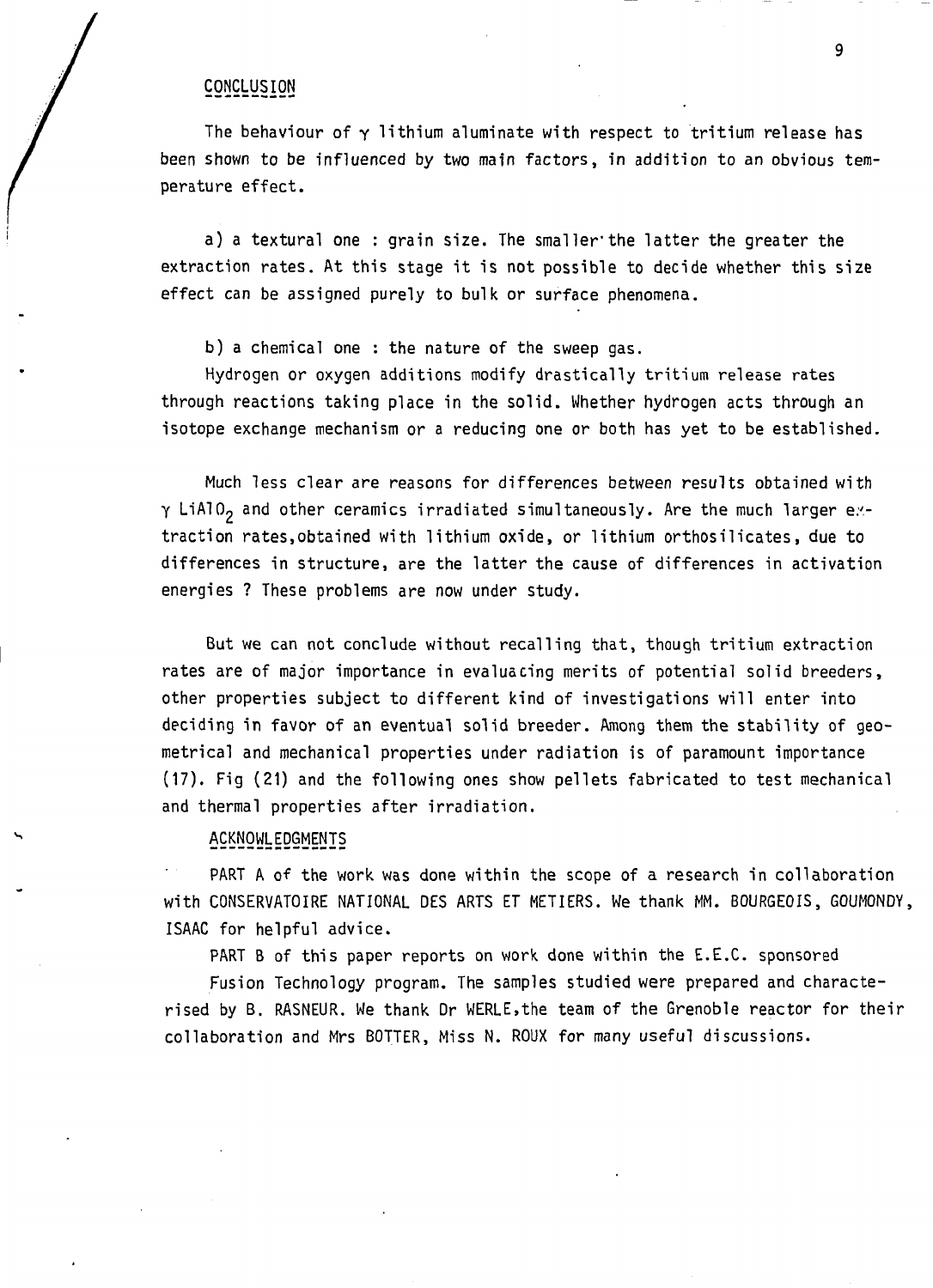1. M. MASSON Répartition du tritium entre la gaine et l'oxyde des éléments combustibles des réacteurs de la filière à eau légère. Mémoire présenté au Conservatoire National des Arts et Métiers en vue de l'obtention du titre d'ingénieur (1985). and L. DOLLE, Mme HOUDAILLE, D. LEGER and E. ROTH DDE Report, Conf. 800427. Tritium in Fission Reactors Production and Management in Proceedings : Tritium Technology in Fission, Fusion and Isotopic Applications. A.N.S., National Tropical Meeting - Dayton (1980).  $2.$ E. ROTH et al. Irradiation of Lithium aluminate and tritium extraction. J. Nuclear Mat., 133-134, pp. 238-241 (1985).  $\overline{3}$ . R. BENOIT et al. Fusion Technology 1984 (13th SOFT) Conf. Vol II, pp. 1023-1028 Pergamon Press (1985) 4. a) A.K. FISHER and C. JOHNSON. Thermochemical effectiveness of protium purging of Fusion breeders Fusion Technology 8, pp. 871-874 (1985) b) see also (3) (16) (7) (11). 5. **A.G. CLEMMER et al. The Trio Experiment Argonne National Laboratory, ANL 84-55.**  6. **E. ROTH, F. BOTTER, M. BRIEC et al. Tritium Recovery from a breeder material : gamma Lithium aluminate. I.C.F.R.M.2. (\*).**  April 13-17 (1986) Chicago. M. BRIEC, F. BOTTER et al.  $7.$ In and out of pile tritium extraction from samples of Lithium aluminates. I.C.F.R.M.2., April 13-17 (1985) Chicago.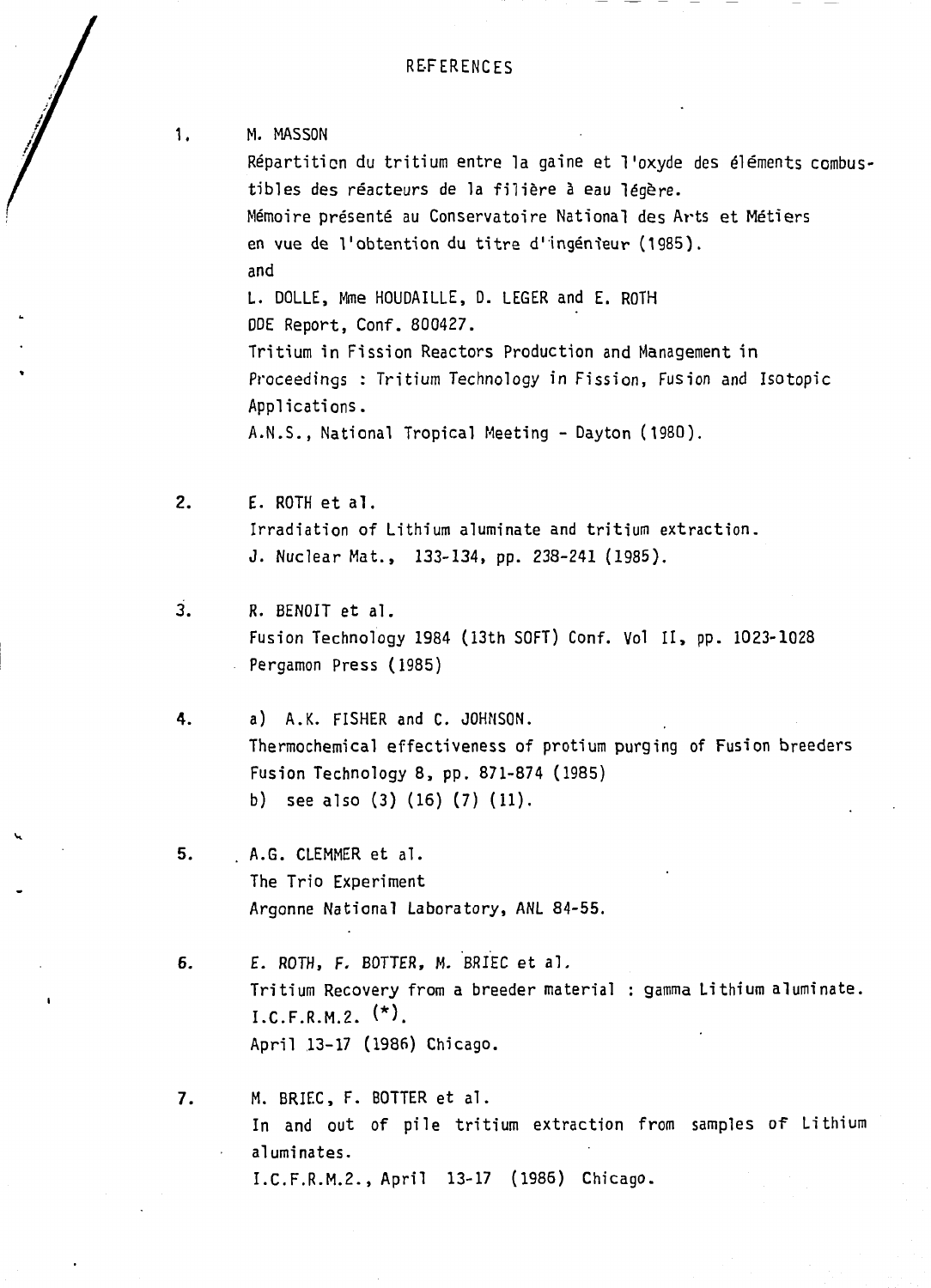- 8. H. WERLE et al . The LISA I experiment : In situ Tritium release investigations. I.C.F.R.M.2., April 13-17 (1986) Chicago.
- $9.$ H. BRIEC. **Internal CEA report to be published.**

 $10.$ **M.C. BILLONE and R.G. CLEMMER. Modeling of tritium transport in Lithium aluminate fusion solid breeders. Fusion Technology, Vol. 8, pp. 875-880 (1985).** 

 $11.$ **M.C. BILLONE.**  The influence of surface desorption on tritium recovery and inventory in fusion solid breeders. I.C.F.R.M.2, April 13-17 (1986) Chicago.

12. T. KURASAWA et al., **Time dépendance of in situ tritium release from Lithiated Ceramics. I.C.F.R.M.2, April 13-17, Chicago (1986).** 

 $13.$ **H. KWAST et al.**  In pile tritium release from Li A10 $2$ , Li $2$  SO3 and Li $20$  in Exotic experiments 1 and 2. I.C.F.R.M.2., April 13-17 (1986) Chicago.

14. G.W. HOLLENBERG and D.L. BALDWIN. The effect of irradiation on four solid breeder materials. J. Nucl. Mat. 133-134, p. 242-245 (1985).

**D.L. BALDWIN and G.W. HOLLENBERG.**   $15.$ **Measurements of tritium and helium in fast neutron irradiated lithium ceramics using high temperature vacuum extraction. I.C.F.R.M.2., April 13-17 (1986) Chicago.**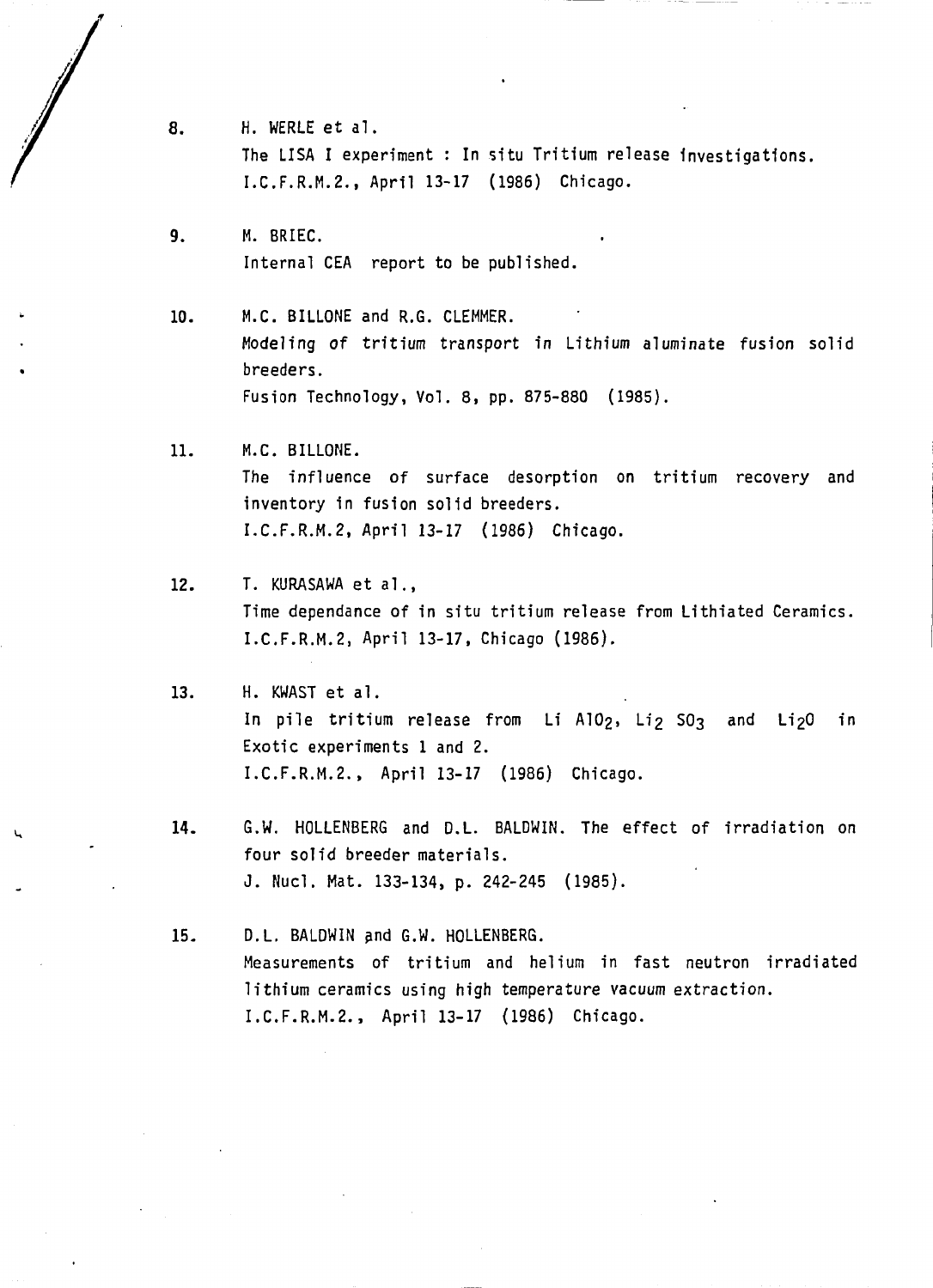16. BÛNAL. Personnal Communication.

i.

**17. R. MARTIN and Nasz M. GHONIEM. Thermomechanical analysis of solid breeders in Sphere-Pac, Plate and Pellet Configurations Report UCLA. Eng. 8606 - IPG - 932 (1986).** 

---------------------------------------------------------

(\*) I.C.F.R.H.2. Stands for second international Conference on Fusion Reactor materials, whose Proceedings are published in J. of Nucl. Hat. 141-143 (1986).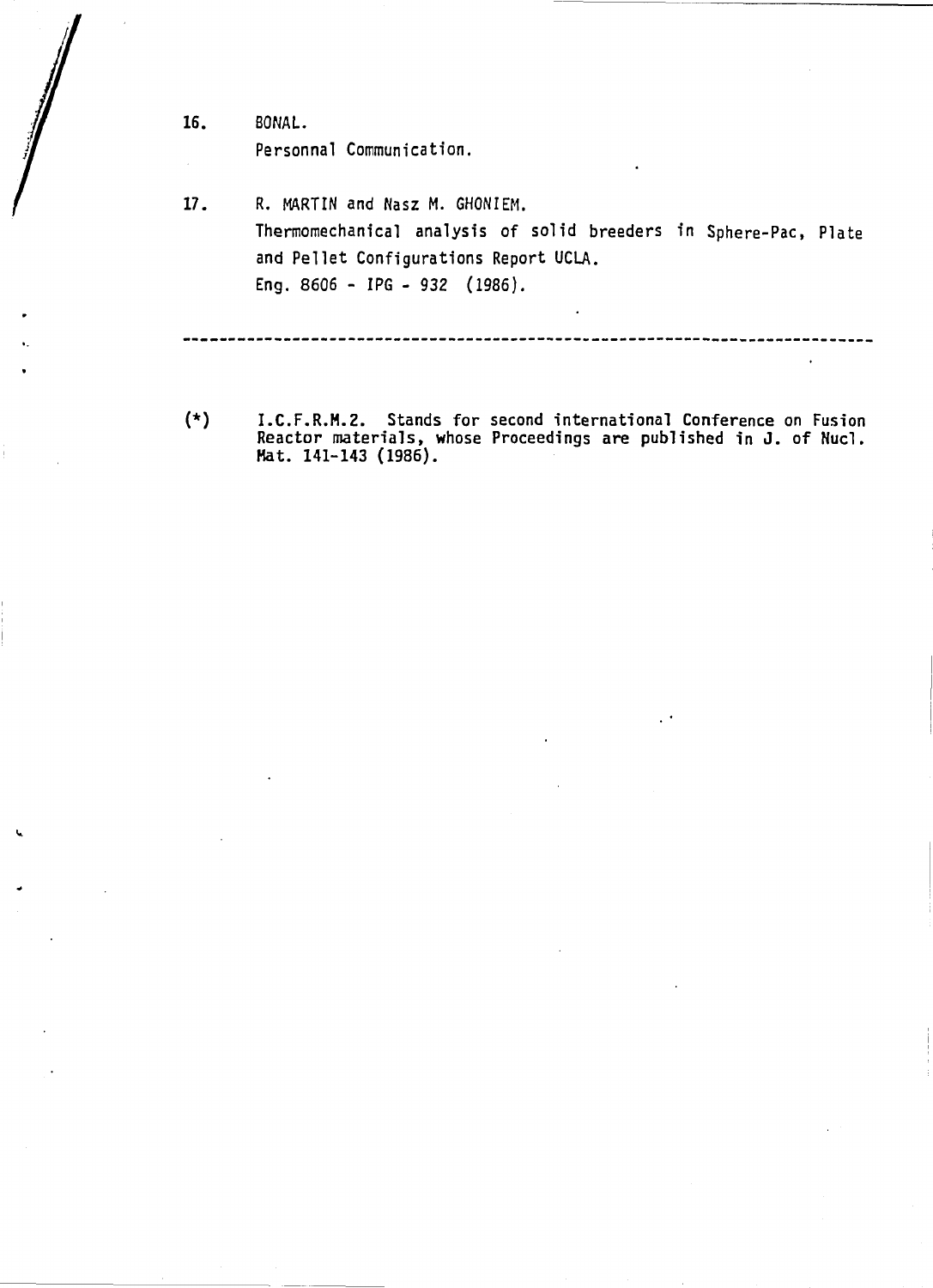FIGURE 1



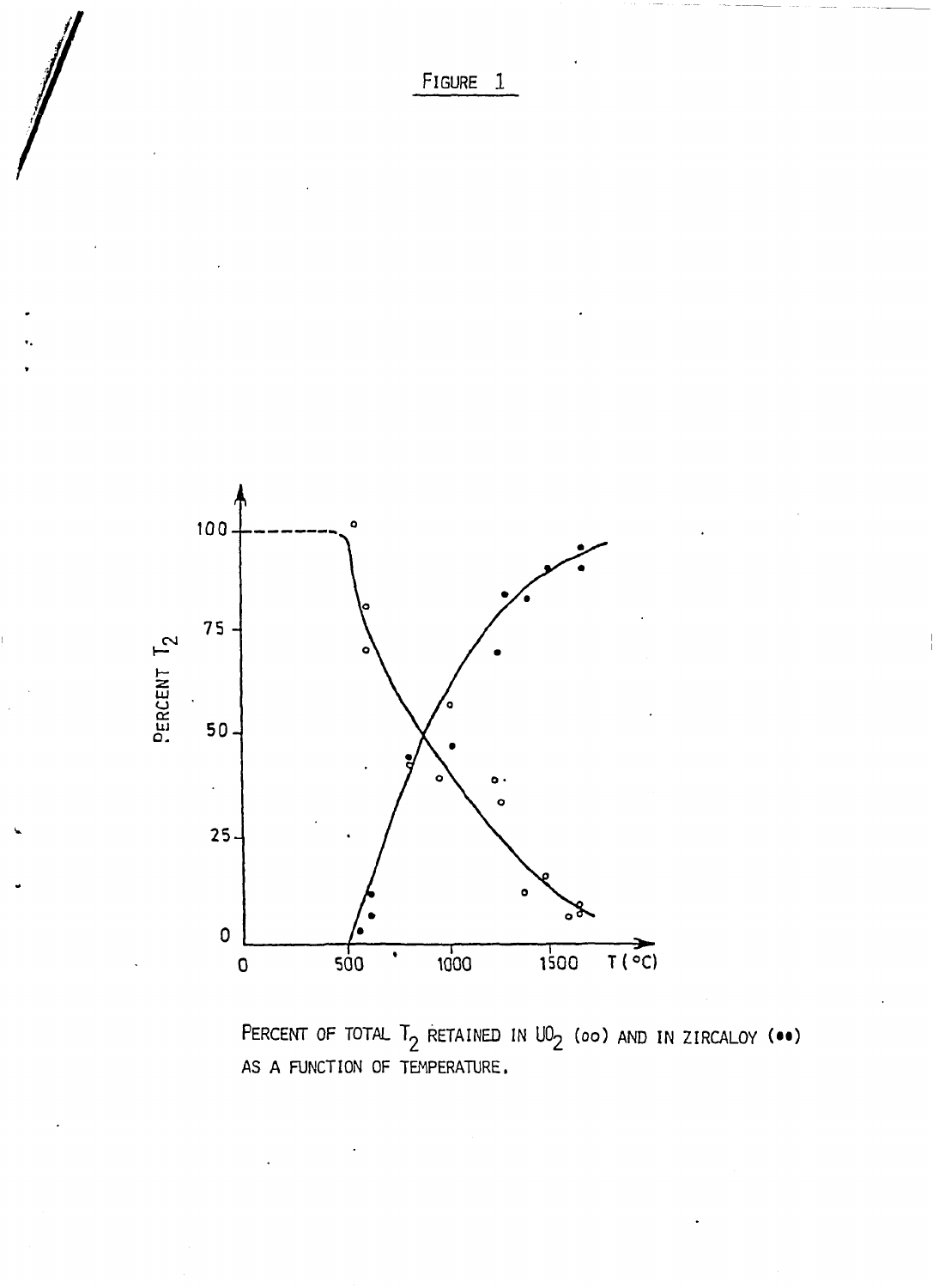FIGURE 2



ᡦ

 $(\ )$ 

guide

Ordinary pin

Pin analysed

Æ

POSITION OF PINS OF THE BORSSELE FUEL ELEMENT.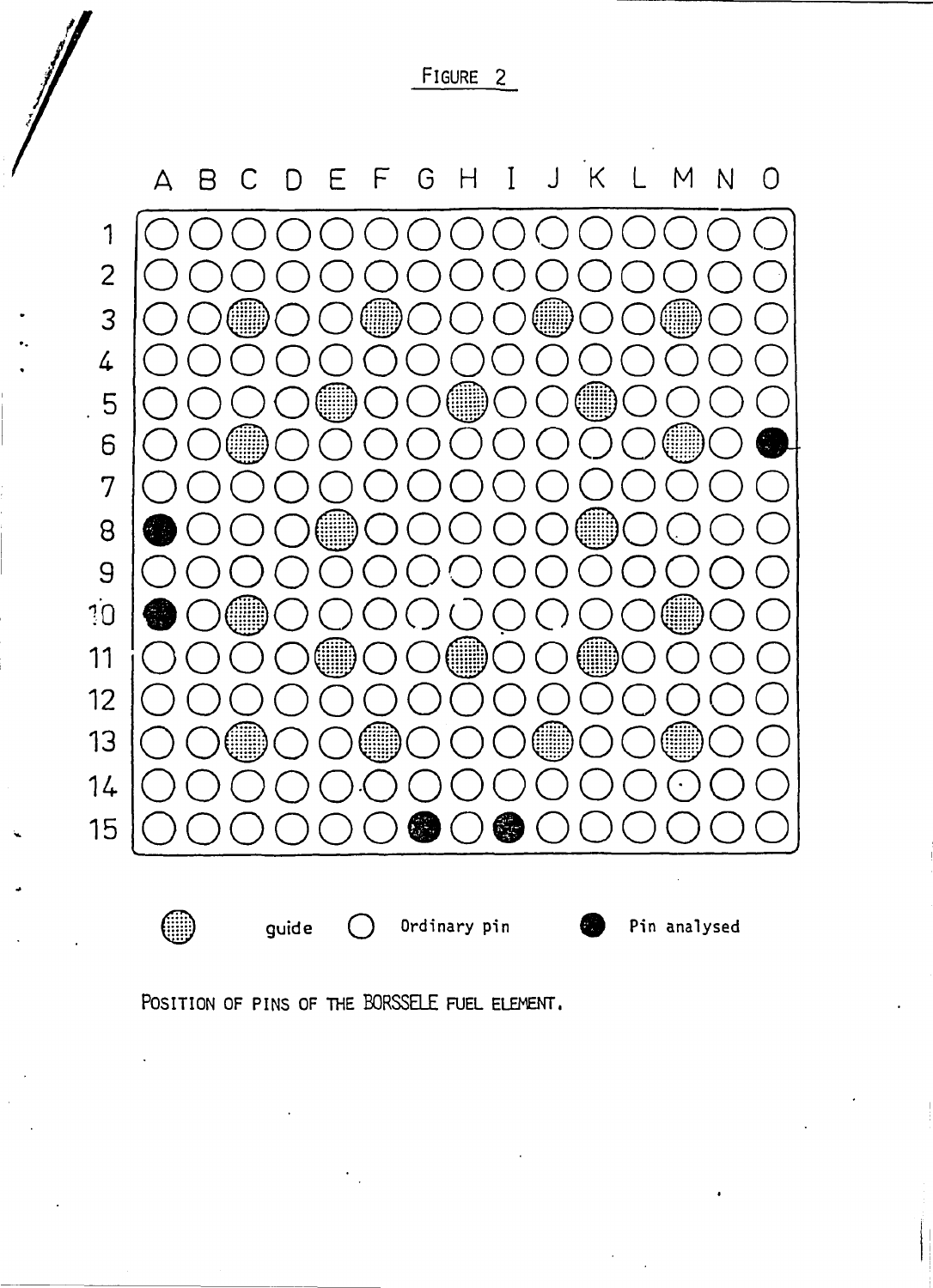

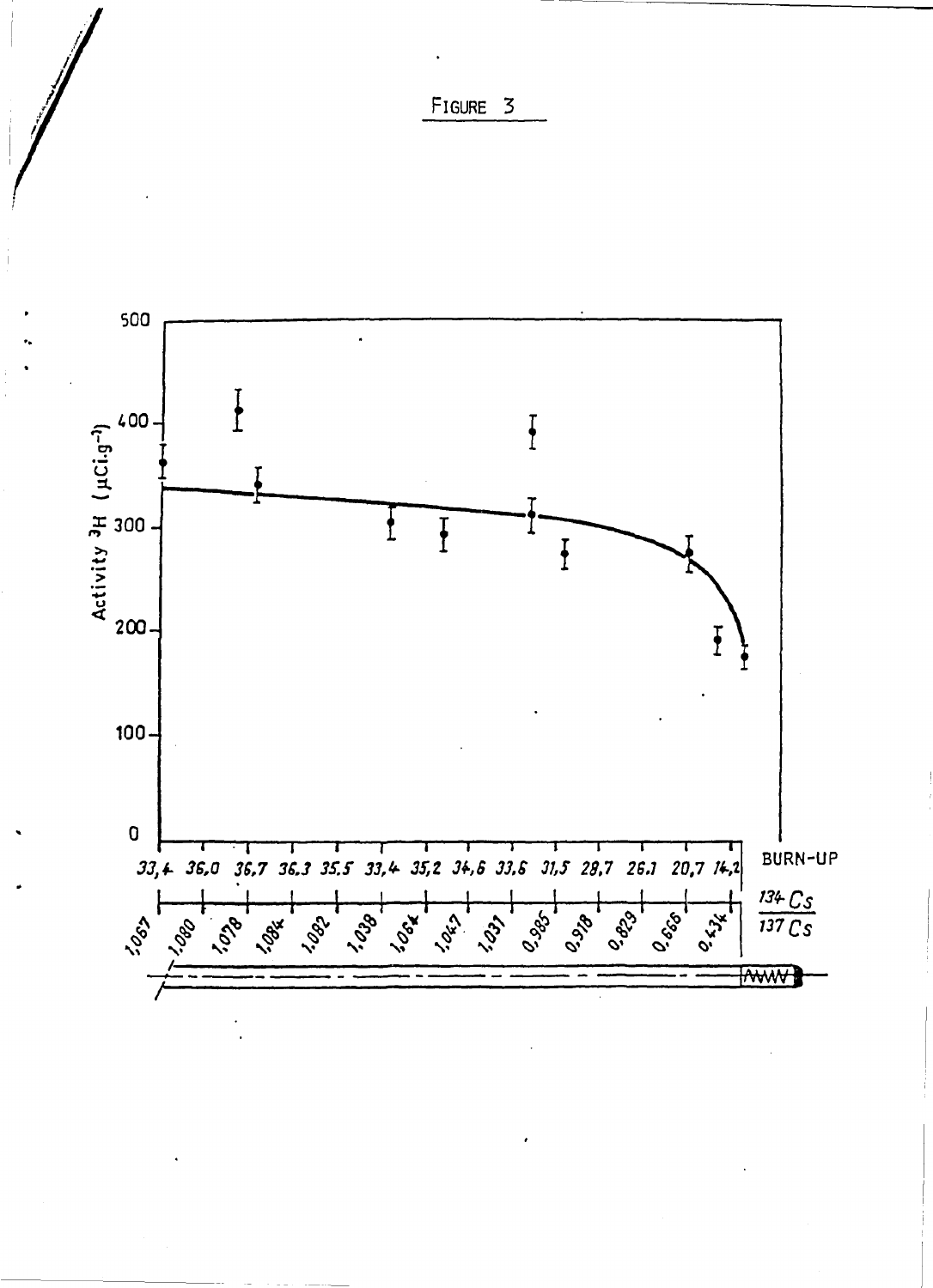



LINEAR POWER IN W  $cm^{-1}$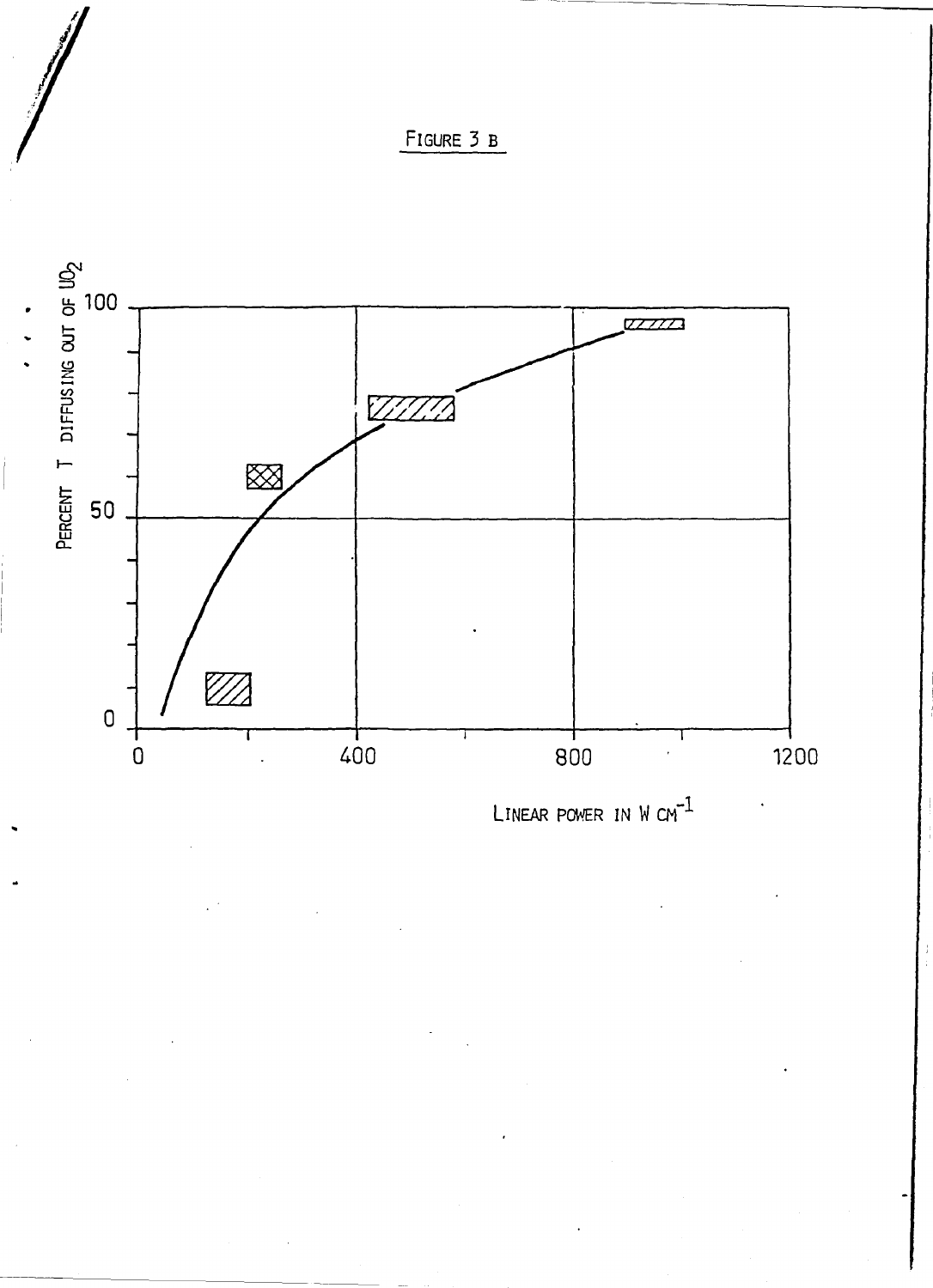**FIGURE 4 (CLICHÉ NON JOINT)**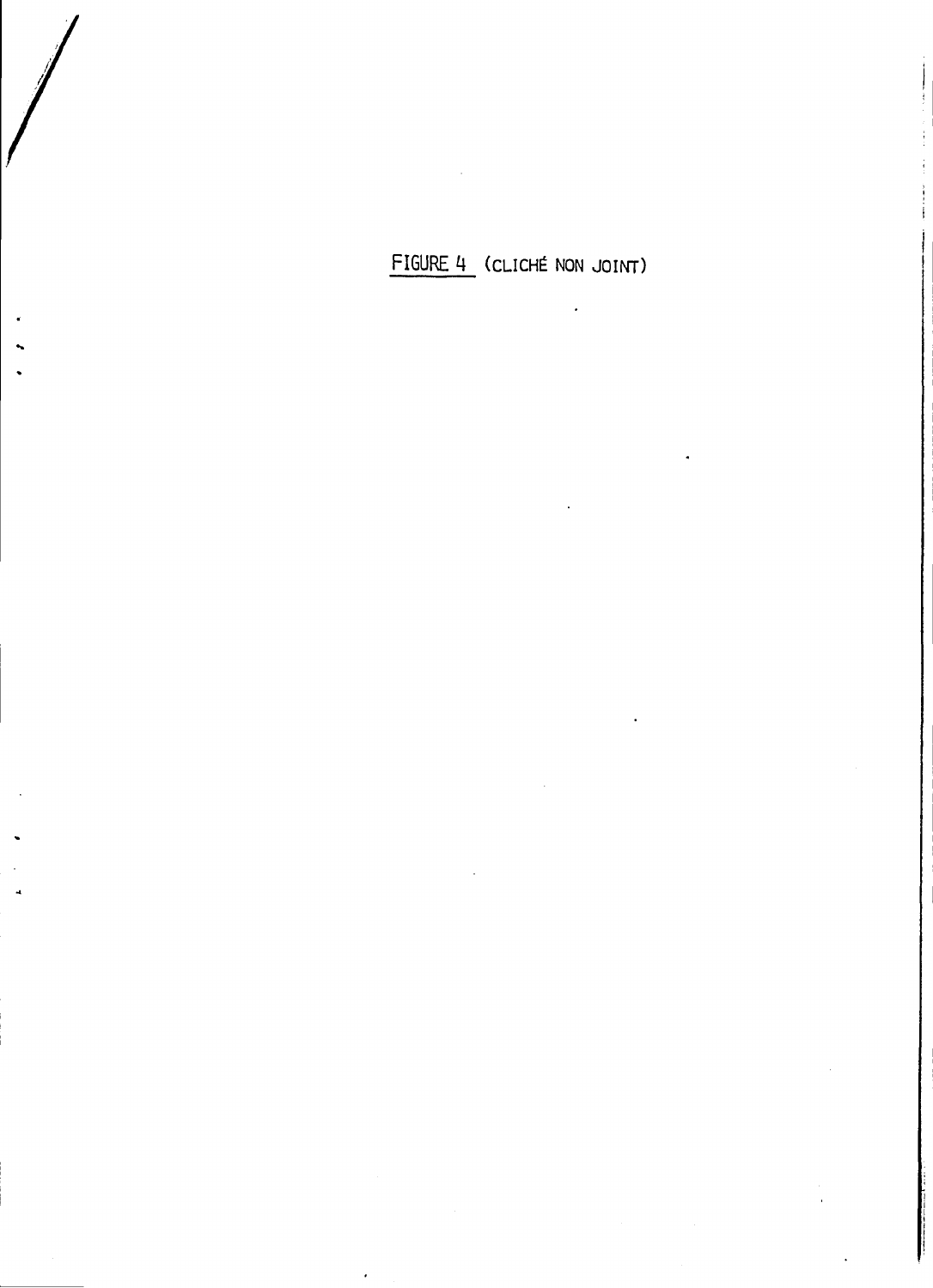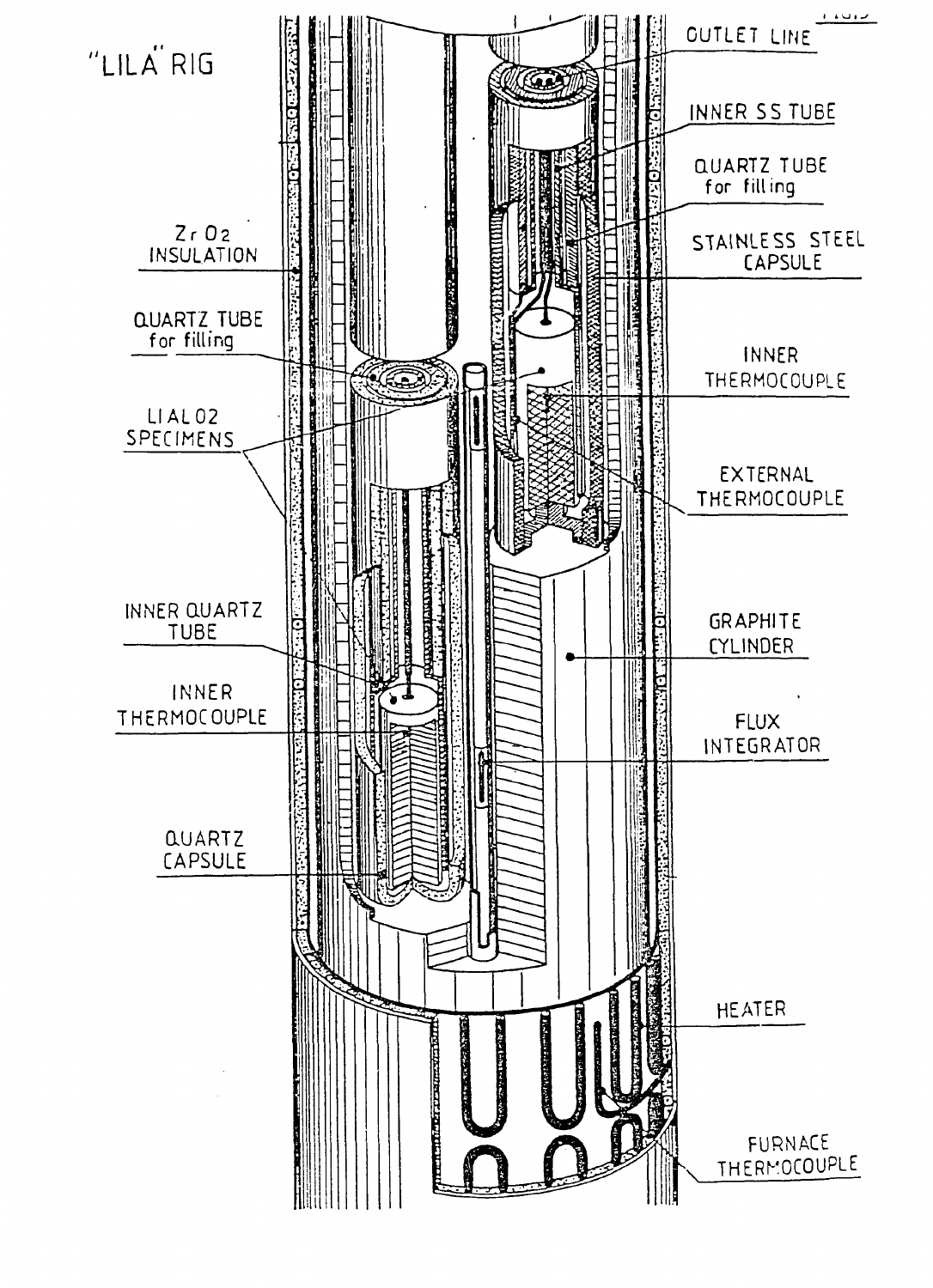FIGURE 6

# % OF EQUILIBRIUM GAS ACTIVITY

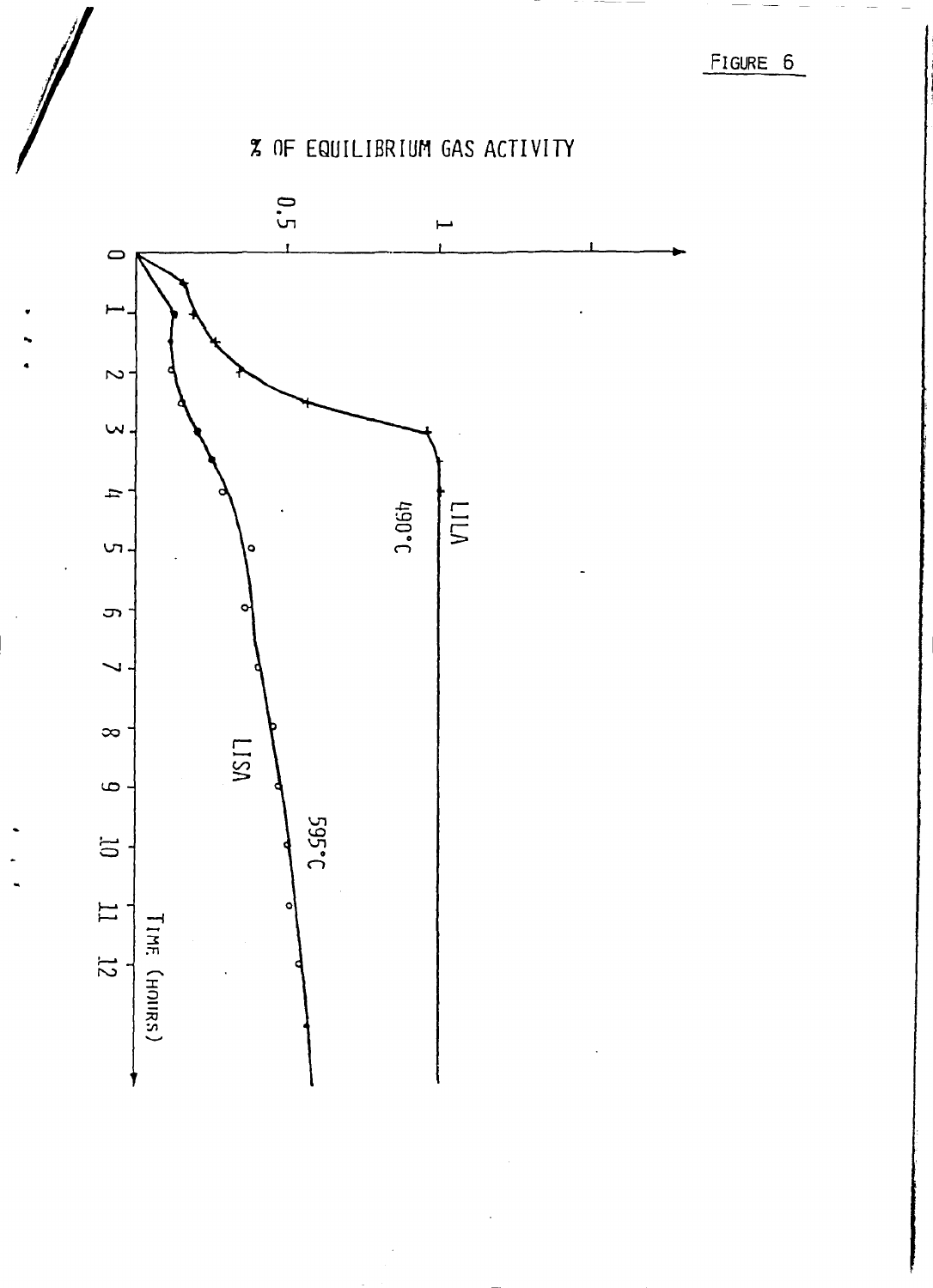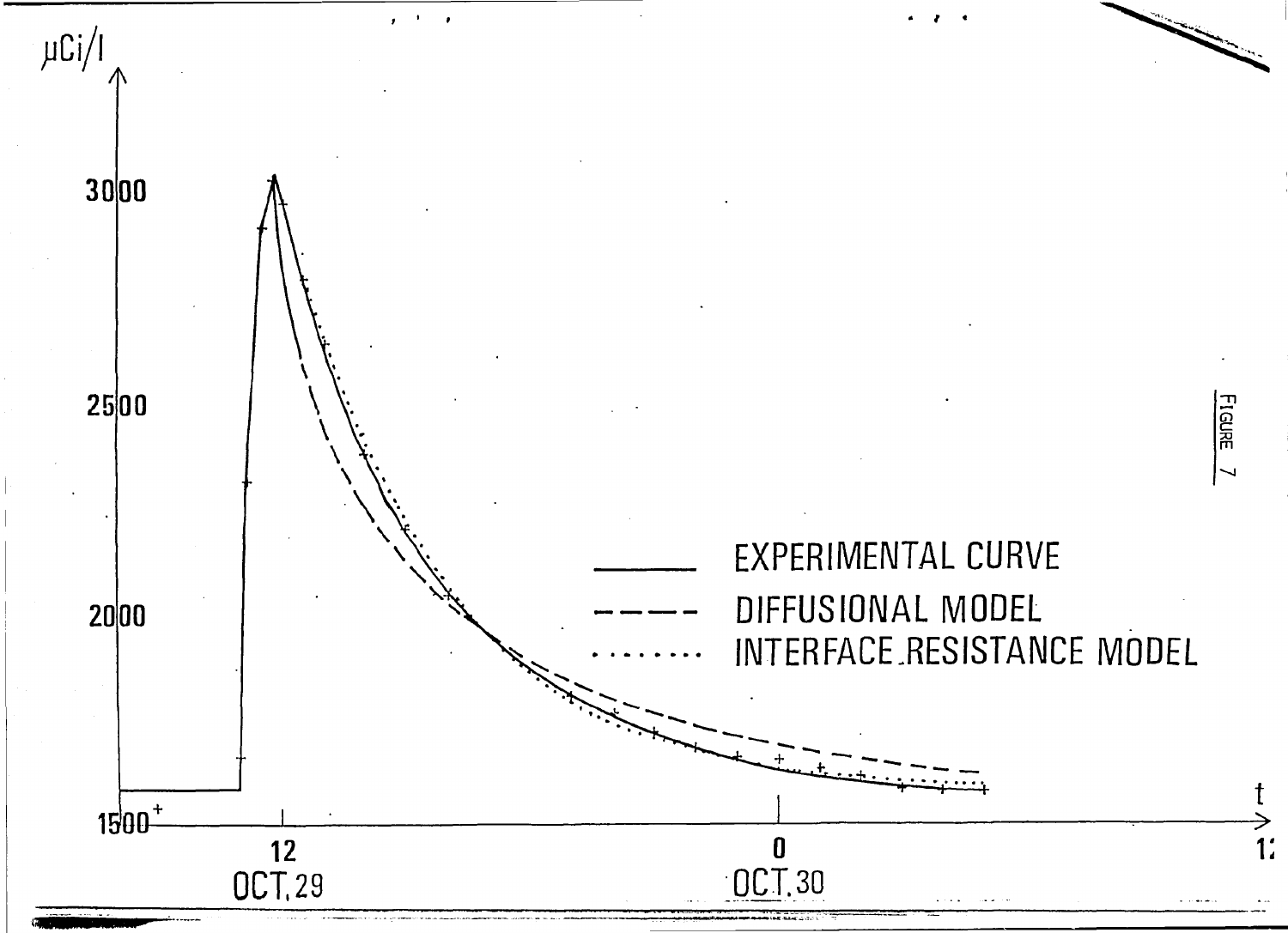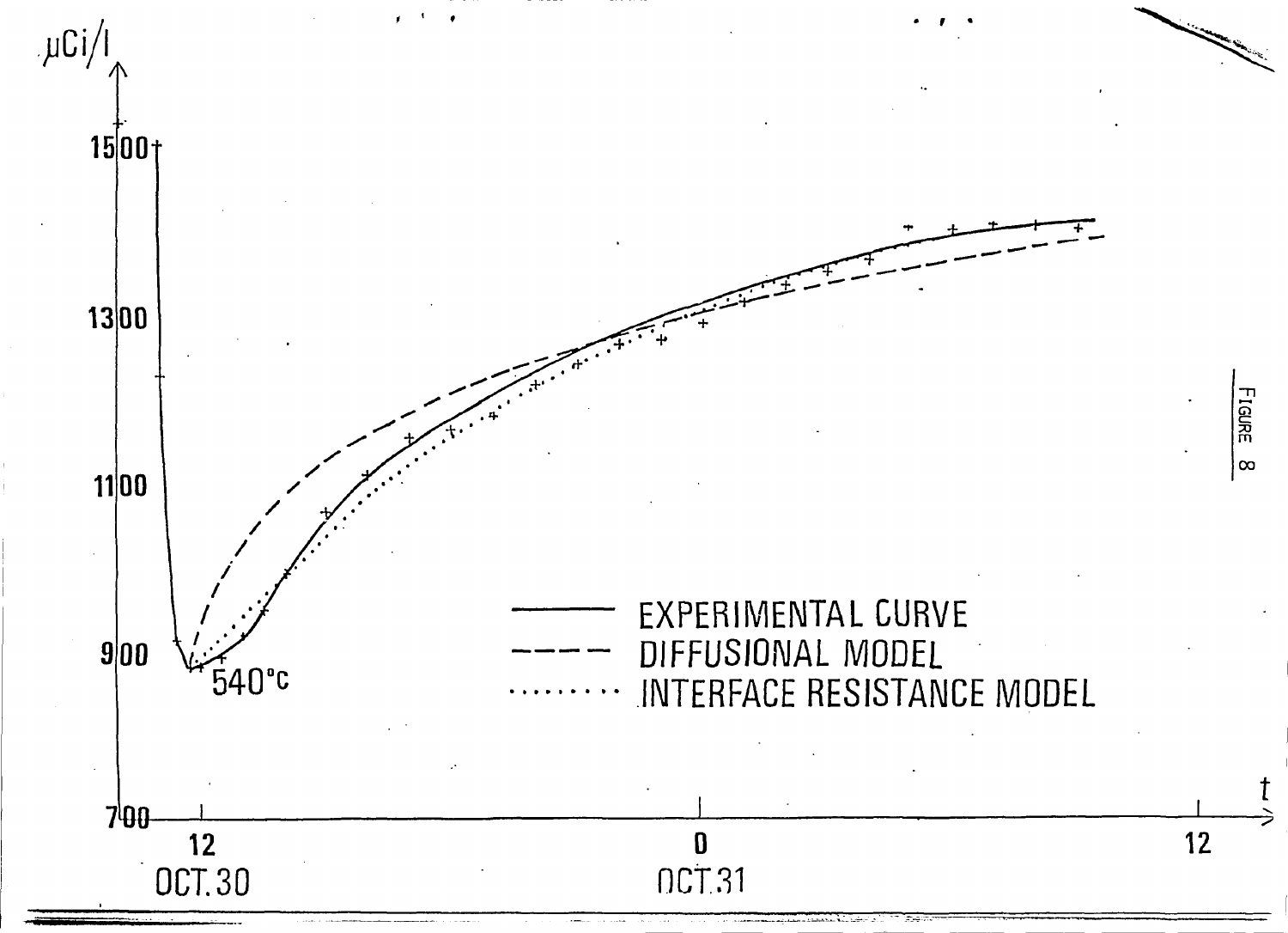FIGURE 9

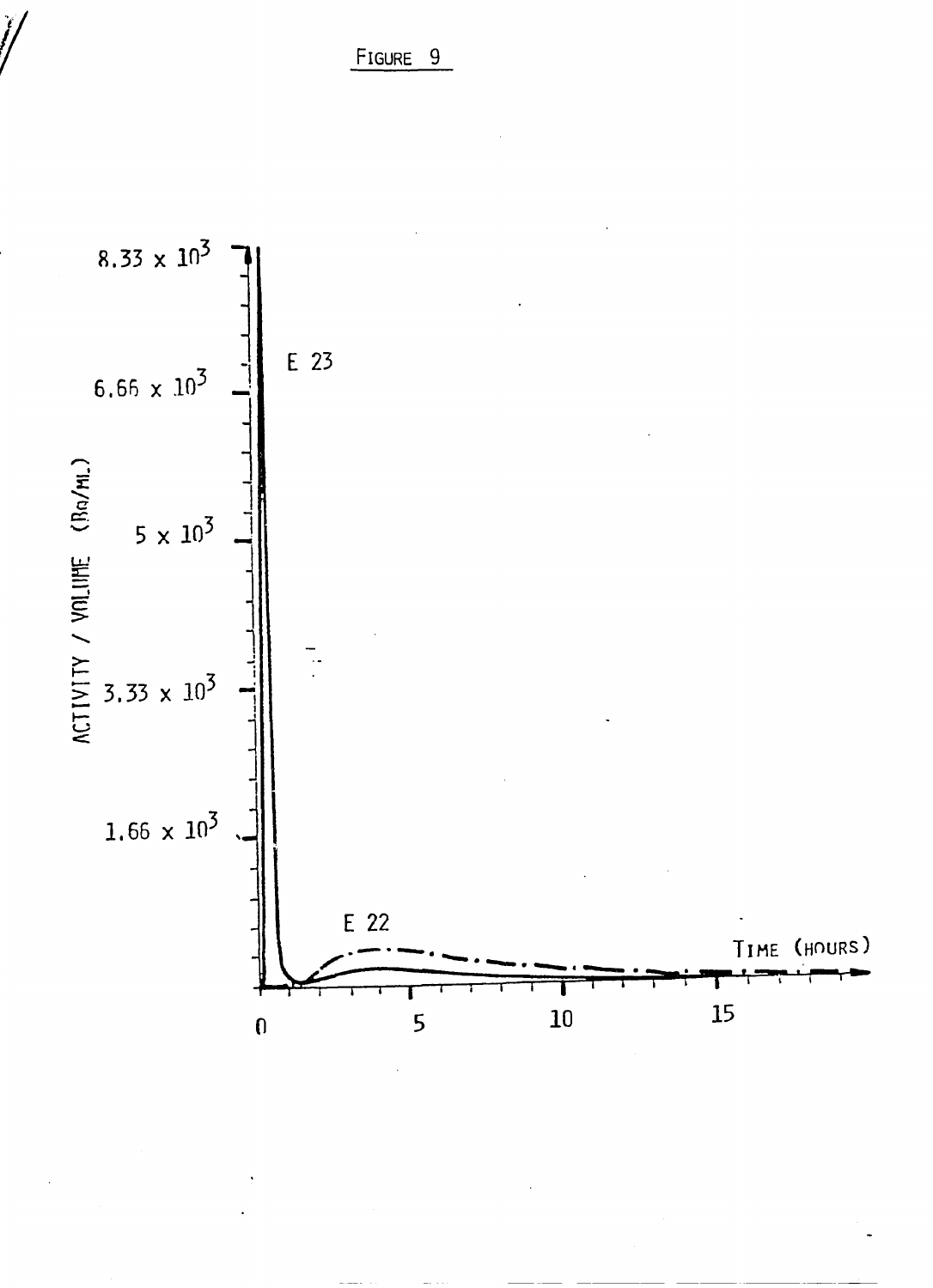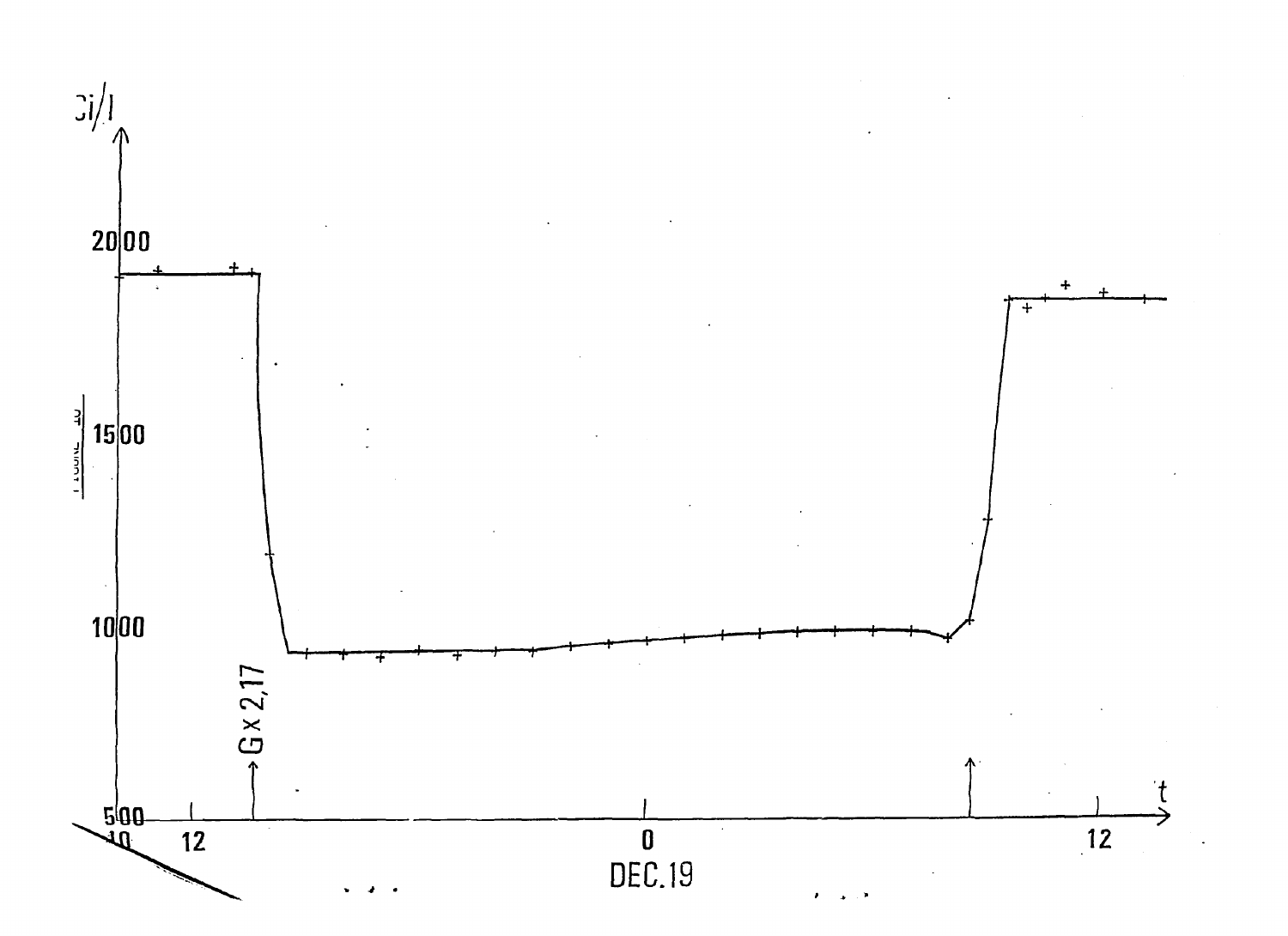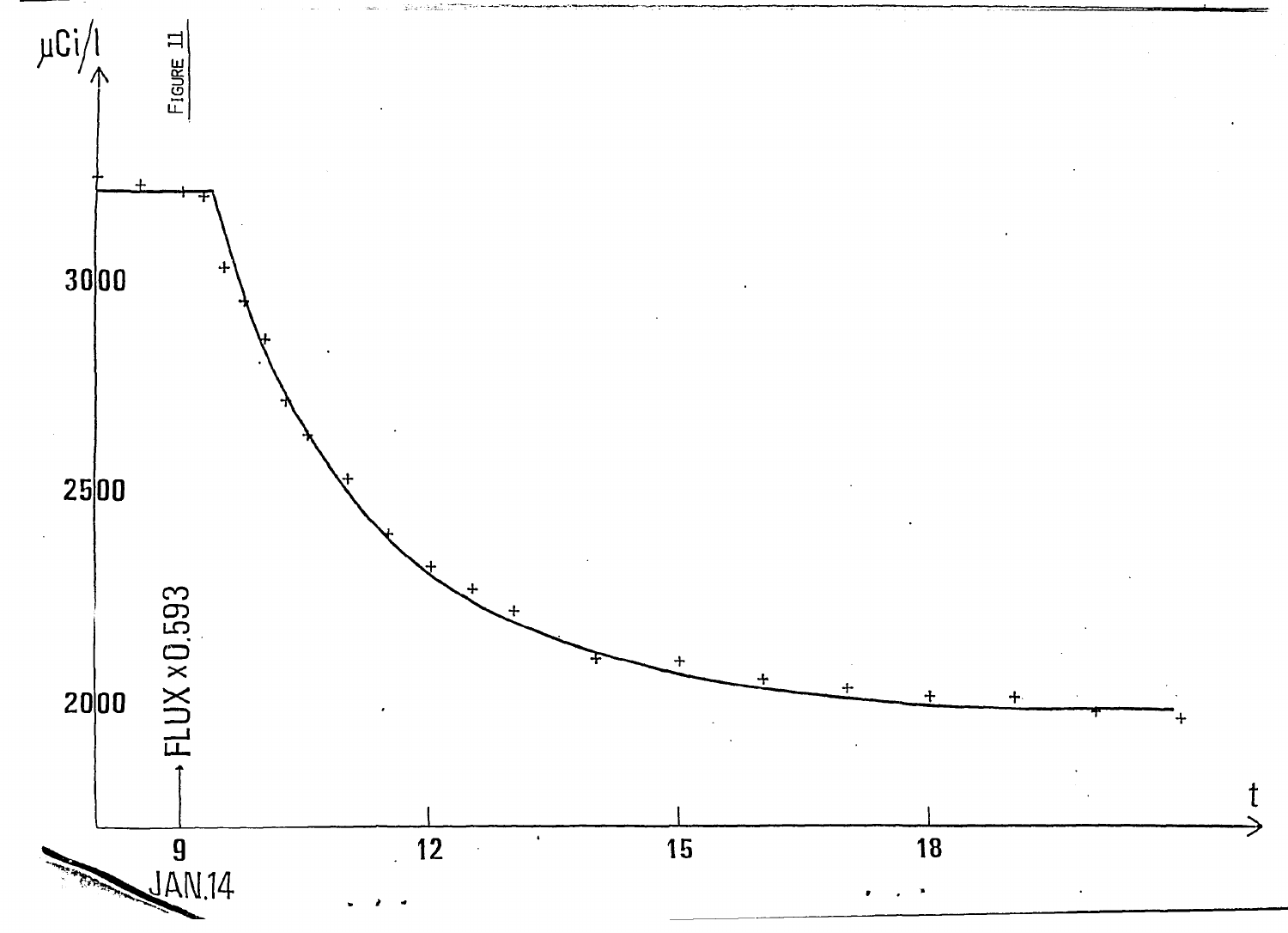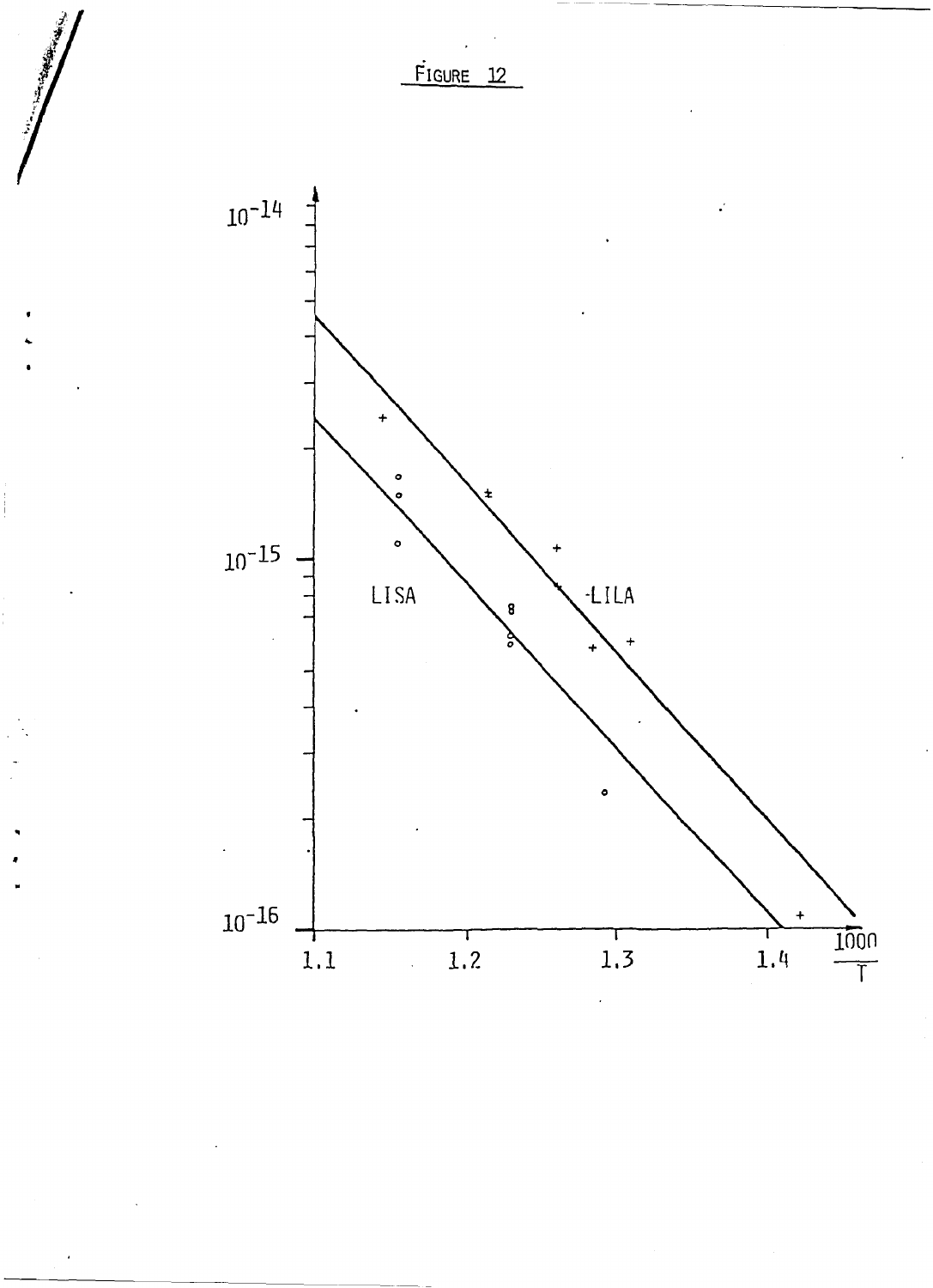

 $Fig.6(a)$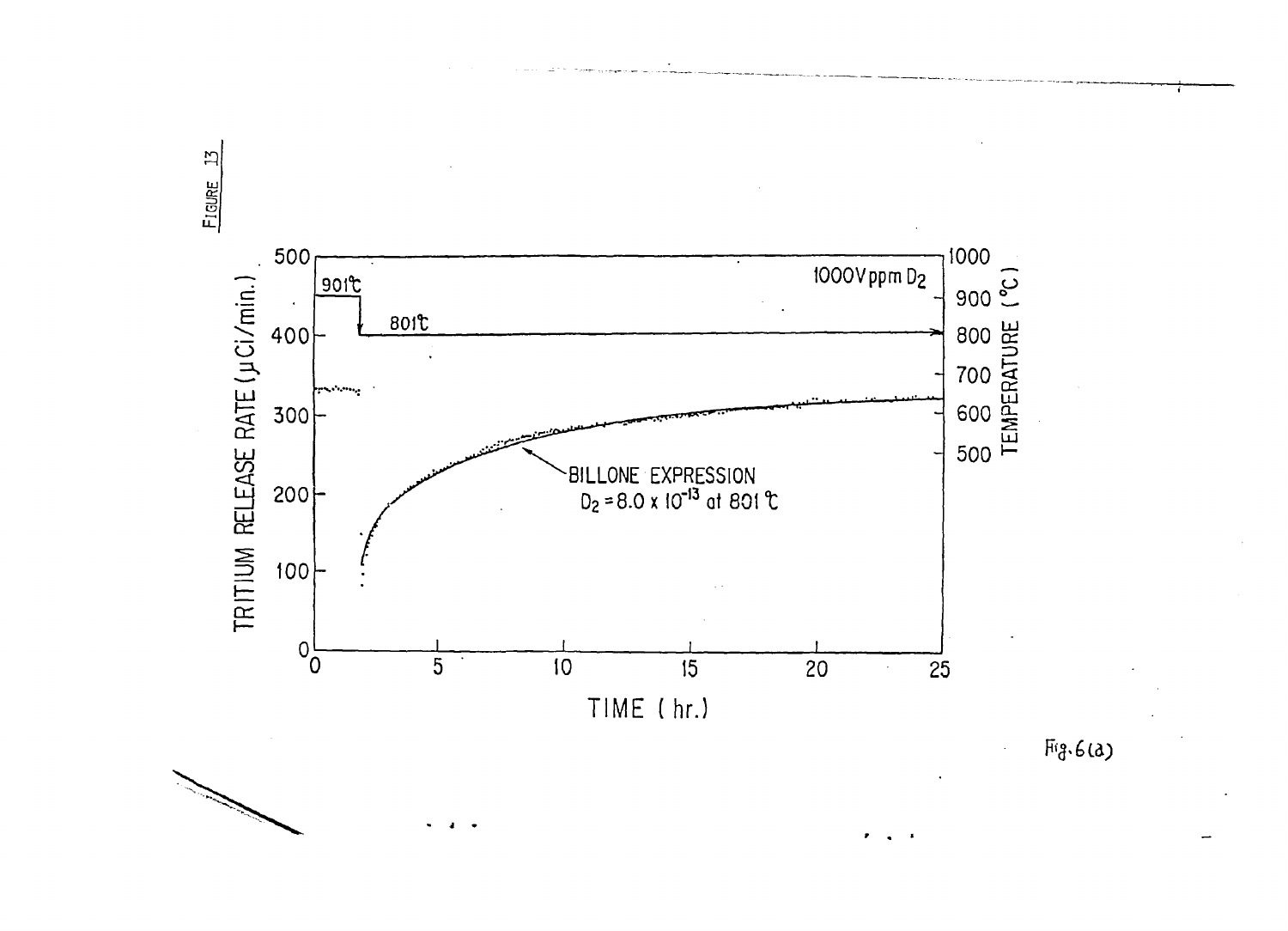FIGURE 14



 $Fig.4(a)$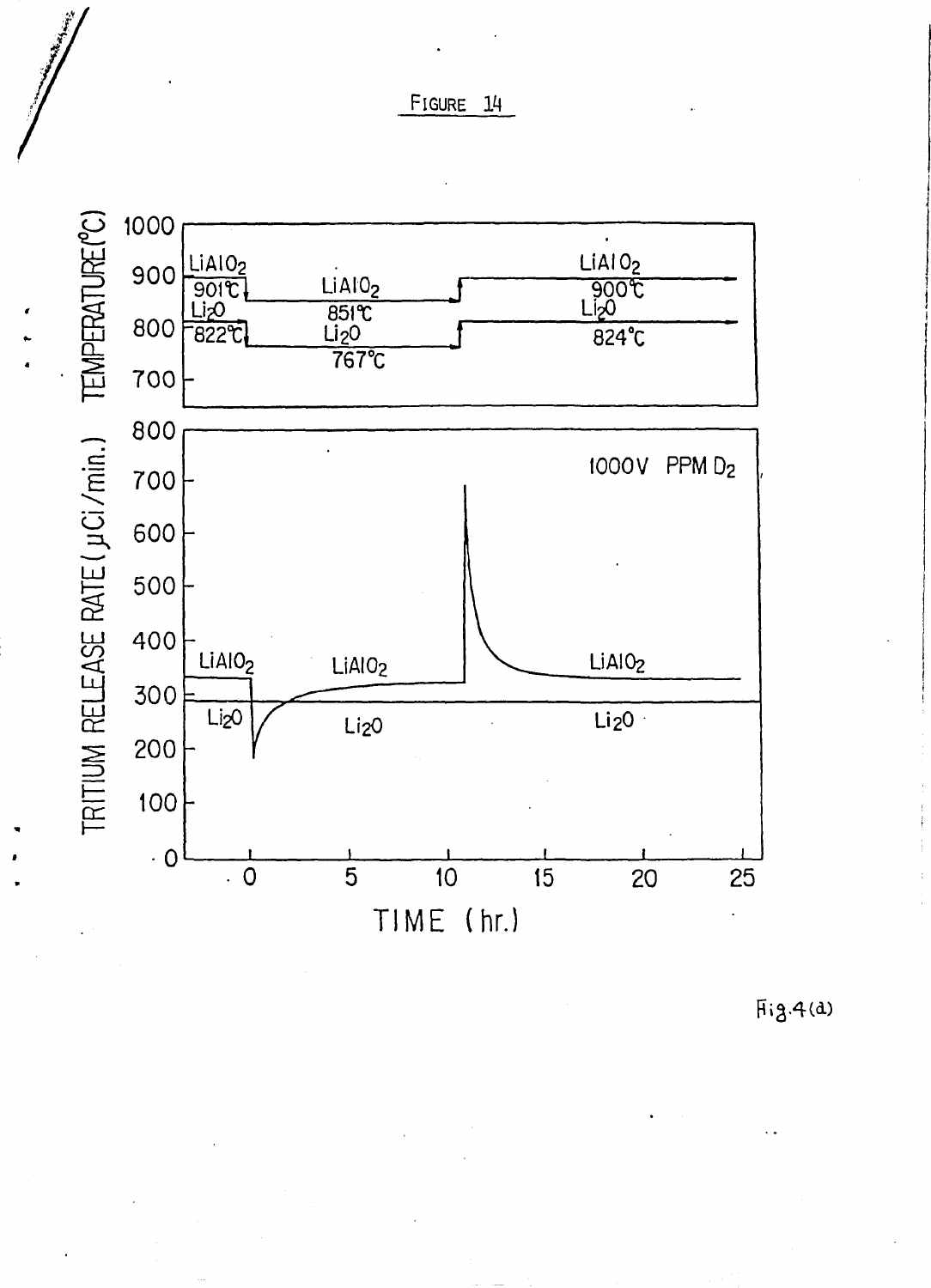FIGURE 15



F13.4 (b)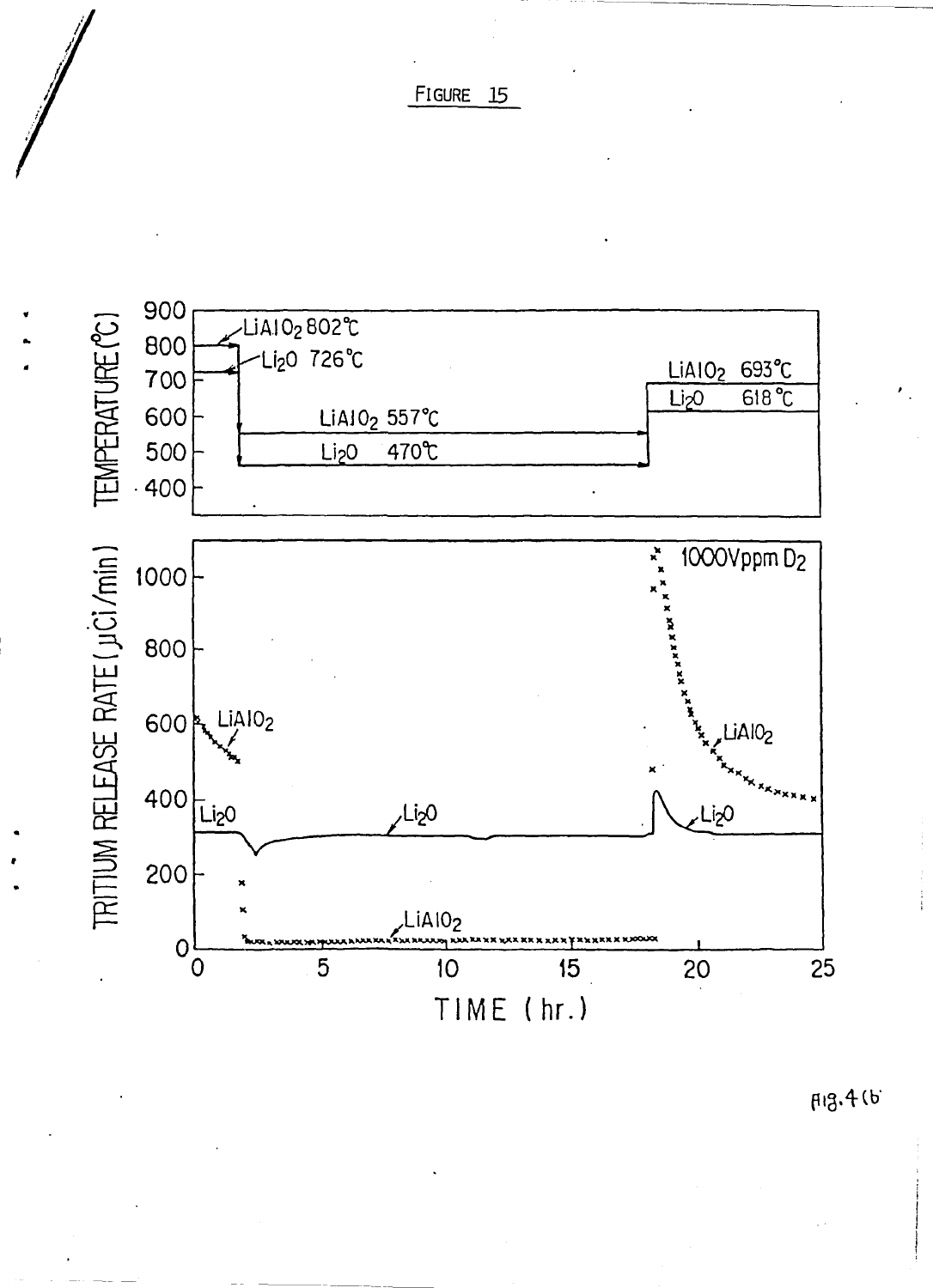

Relative tritium release of EXOTIC I

| Curve   | Sample                           | Average tempe-<br>rature | Li content | % of tritium theoretical<br>release rate |
|---------|----------------------------------|--------------------------|------------|------------------------------------------|
| $2 - 1$ | Li <sub>2</sub> SiO <sub>3</sub> | $505^{\circ}$ C          | 7.5%       | 68                                       |
| $1 - 1$ | Li <sub>2</sub> SiO <sub>3</sub> | $395^{\circ}$ C          | 7.5%       | 67                                       |
| $4 - 1$ | LiAlO <sub>2</sub>               | $460^{\circ}$ C          | 7.5%       | 96                                       |
| $3 - 1$ | LiAlO <sub>2</sub>               | $640^{\circ}$ C          | 0.6%       | 96                                       |

 $\mathfrak{g}$ FIGURE

We Hadden Harry of Carpenter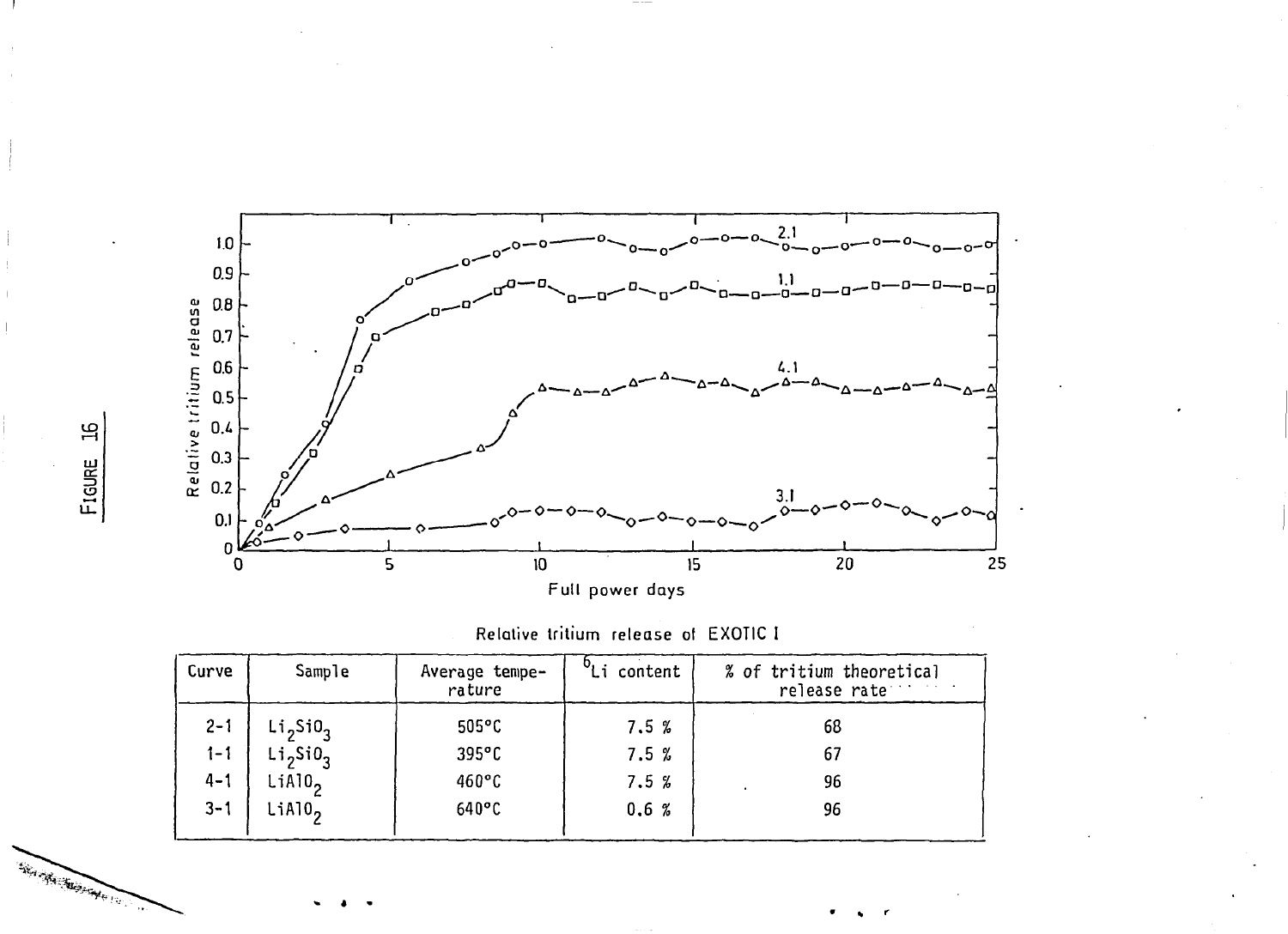

**> •• I**   $\sim 10$ 

*<m* **• » \* \*** 

 $\mathbf{L}$ FIGURE

Anti- Sales Manument of Capital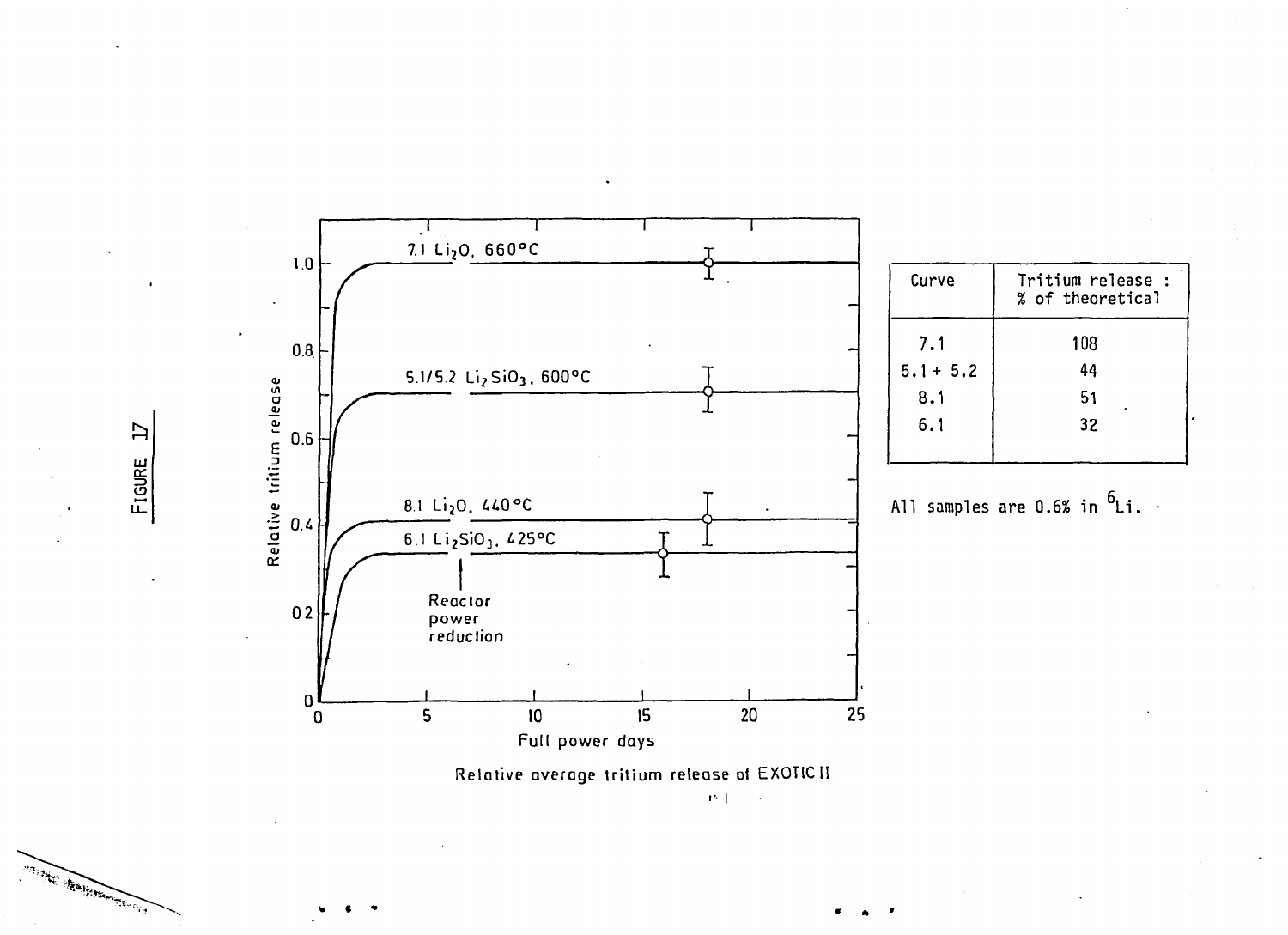TRITIUM RETENTION IN Li<sub>2</sub>O, LiAIO<sub>2</sub>, Li<sub>4</sub>SiO<sub>4</sub> AND Li<sub>2</sub>ZrO<sub>3</sub>



Tritium Retention in Li<sub>2</sub>0, LiAlO<sub>2</sub>, Li<sub>4</sub>SiO<sub>4</sub> and Li<sub>2</sub>ZrO<sub>3</sub><br>After Irradiation.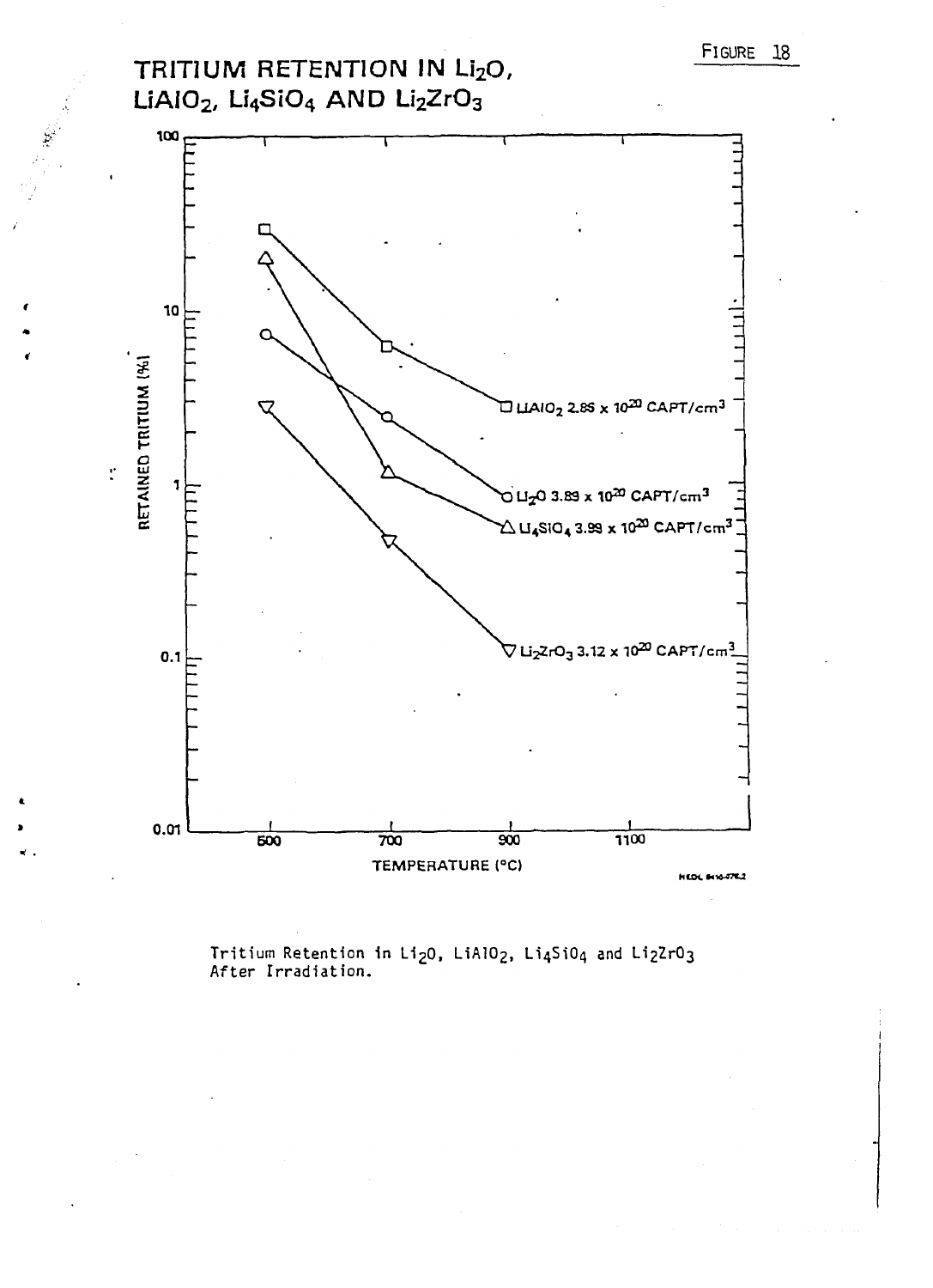

**Helium Retention in Li20, UAIO2, Li4SiC>4 and Li2ZrÛ3 After Irradiation.** 

FIGURE 19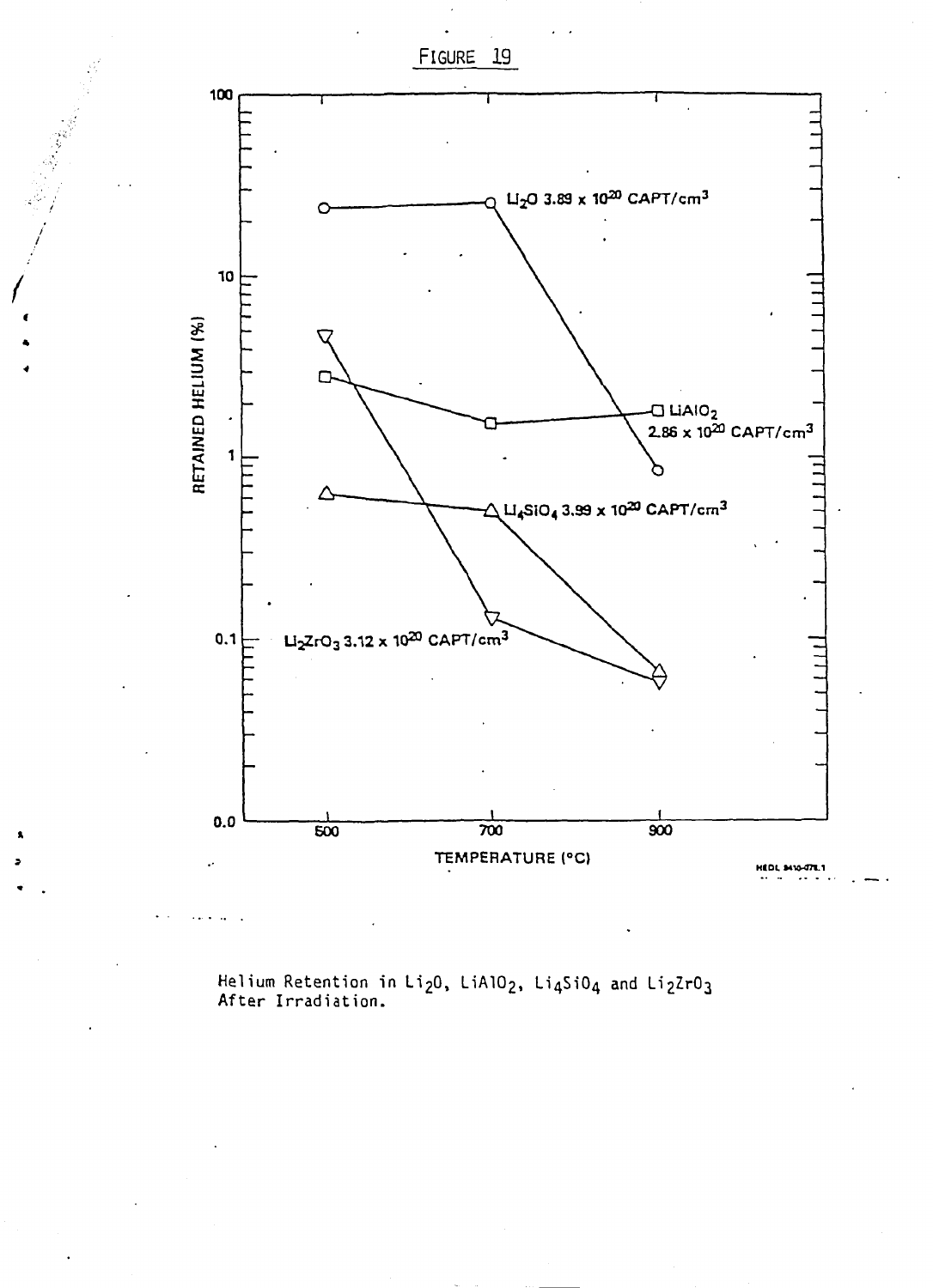![](_page_34_Figure_0.jpeg)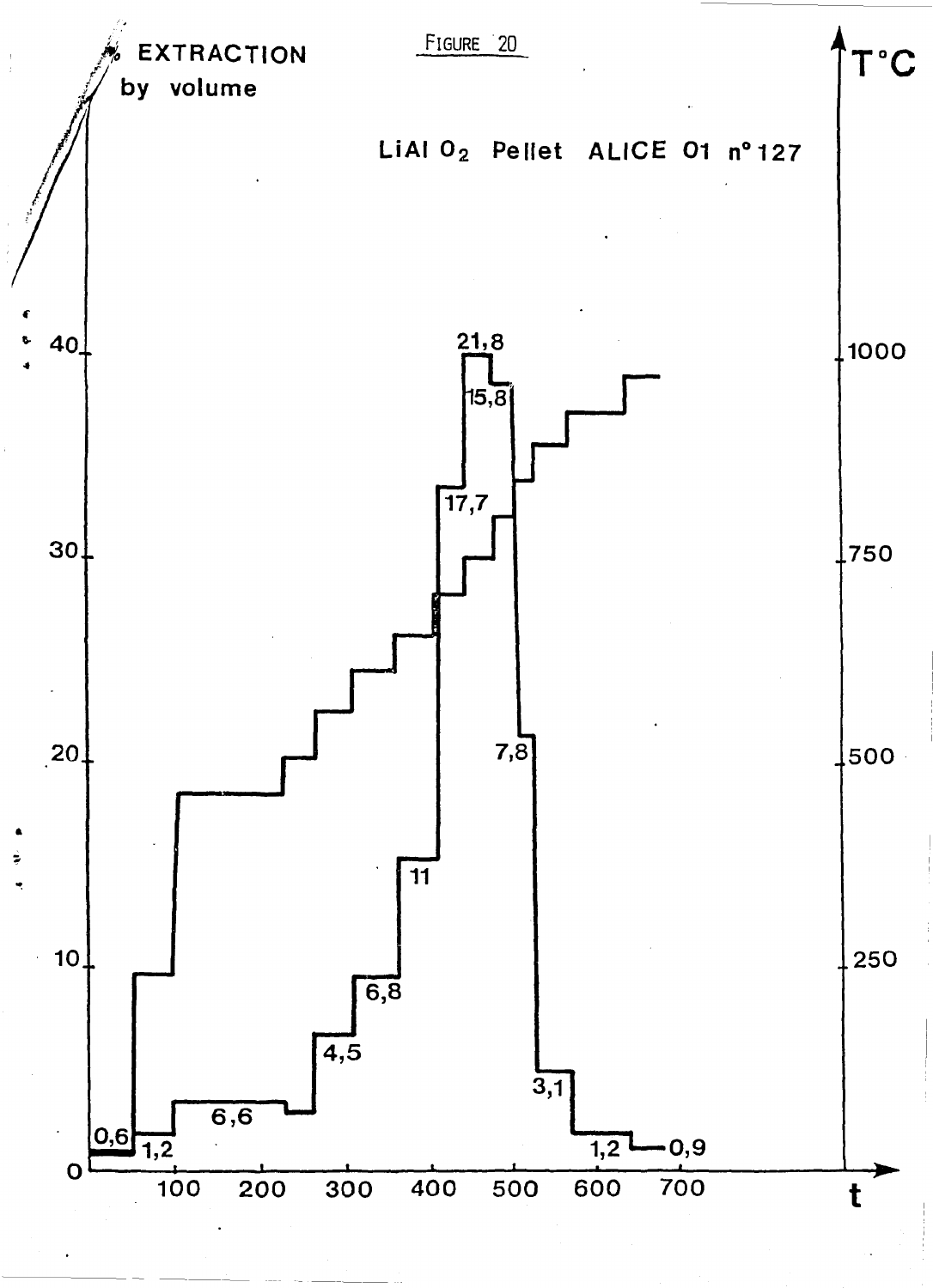FIGURE 21 (CLICHE NON JOINT)

 $\epsilon$  $\ddot{\phantom{0}}$ 

¢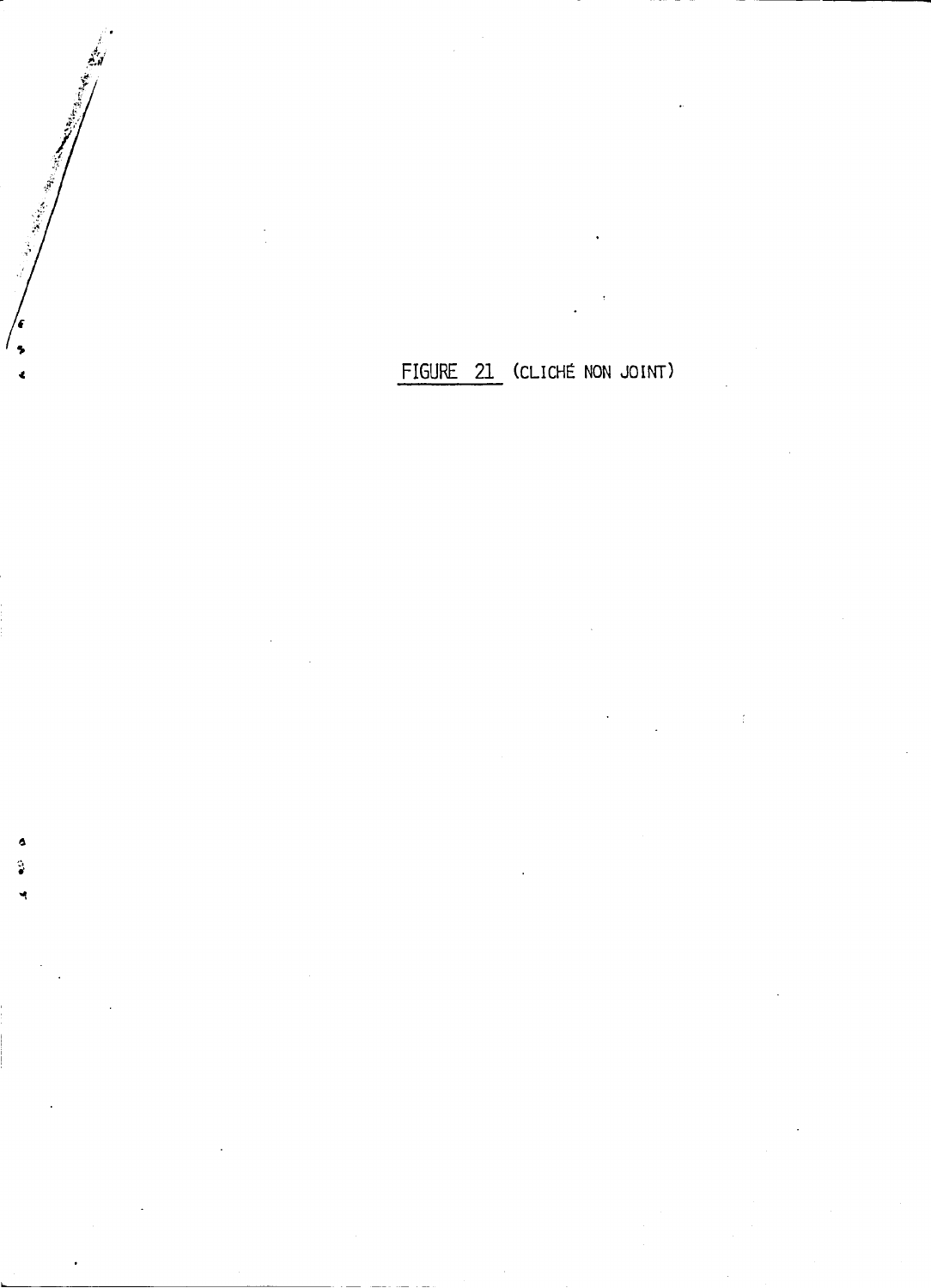## TABLEI

## TRITIUM DISTRIEUTION BETWEEN URANIUM OXIDE AND ZIRCALLOY 4

| HALF PIN               | TOTAL TRITIUM<br><b>ACTIVITY</b> | TRITIUM IN<br>THE FUEL | TRITIUM IN THE<br><b>CLADDING</b> | % OF TOTAL IN<br><b>CLADDING</b> |
|------------------------|----------------------------------|------------------------|-----------------------------------|----------------------------------|
| 0 06 H                 | 548                              | 468                    | 80                                | 14                               |
| $I$ 15 H               | 561                              | 66                     | 495                               | 88                               |
| A 10 B                 | 677                              | 207                    | 470                               | 69                               |
| AVERAGE<br>THEORETICAL | 595<br>510                       |                        |                                   |                                  |

NOTA : ALL ACTIVITIES ARE GIVEN IN CI FOR ONE TON OF FUEL.

H CORRESPONDS TO THE UPPER HALF OF A PIN, B TO THE LOWER ONE.

## TABLEII

AVERAGE ACTIVITIES OF TRITIUM EVOLVED IN THE GAS PHASE AND REMAINING IN SOLUTION WHEN DISSOLVING THE CLADDINGS (IN µCI PER GRAM)

|            | ACTIVITY IN THE GAS PHASE |                            | ACTIVITY IN SOLU- | <b>% ACTIVITY IN THE</b> |  |
|------------|---------------------------|----------------------------|-------------------|--------------------------|--|
| HALF PIN   | ΗТ<br>ᢗᡰᢩᢩᡏ               |                            | <b>TION</b>       | GAS PHASE                |  |
| 06H        | $79^{+}_{-}6$             | $8^{+}_{-}$ 0.7            | $219 - 10$        | $31\%$                   |  |
| $I$ 15 $H$ | $1896 - 129$              | NOT MEASU-<br><b>RABLE</b> | $9^{+}0.9$        | 99.5%                    |  |
| A 10 B     | $1799 - 119$              | $15 \frac{1}{2} 0.9$       | $8^{+}0.9$        | 99.5%                    |  |
|            |                           |                            |                   |                          |  |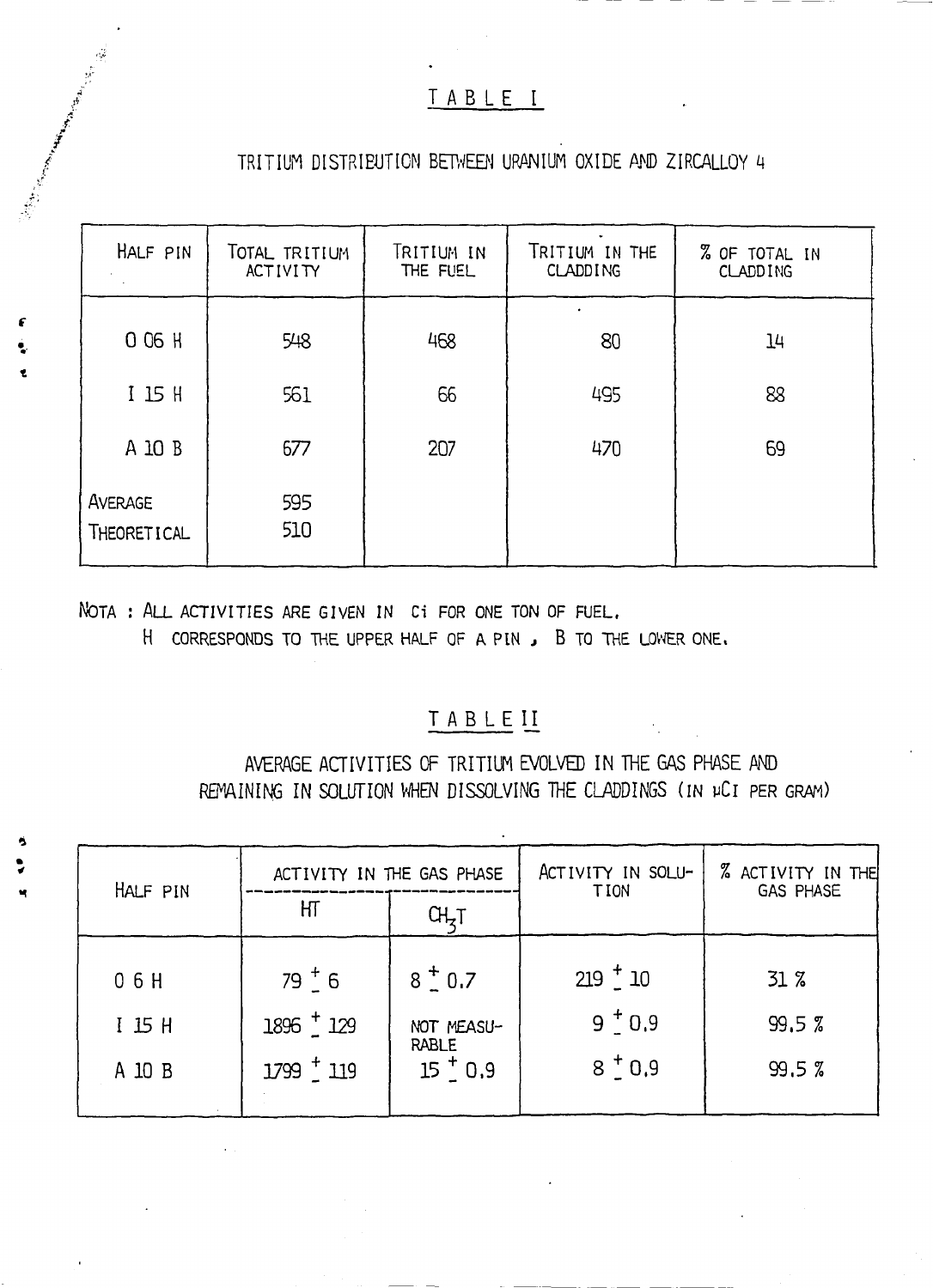TABLE III

| HULLS<br><b>FROM</b><br>PIN | WEIGHT<br>IN G. | TRITIUM ACTIVITY (*)<br>IN THE GAS PHASE. |                            | TRITIUM<br>$ACTIVITY$ $(*)$<br>IN SOLUTION                        | TOTAL<br>TRITIUM<br>$ACTIVITY(*)$ | <b>% TRITIUM</b><br>IN THE GAS<br><b>FORM</b><br>$\frac{3}{16}$ AS                                                                                                                                                                                                                                                                                                                   |
|-----------------------------|-----------------|-------------------------------------------|----------------------------|-------------------------------------------------------------------|-----------------------------------|--------------------------------------------------------------------------------------------------------------------------------------------------------------------------------------------------------------------------------------------------------------------------------------------------------------------------------------------------------------------------------------|
| $I$ $I$ $H$                 |                 | HT                                        | CH <sub>z</sub> T          | (*) ALL ACTIVITIES EVALUA-<br>TED AT THE END OF IRRADIA-<br>TION. |                                   | $\overline{3}$ $\overline{7}$ $\overline{7}$ $\overline{7}$ $\overline{1}$ $\overline{5}$ $\overline{1}$ $\overline{5}$ $\overline{1}$ $\overline{2}$ $\overline{1}$ $\overline{5}$ $\overline{1}$ $\overline{2}$ $\overline{1}$ $\overline{5}$ $\overline{1}$ $\overline{2}$ $\overline{1}$ $\overline{2}$ $\overline{1}$ $\overline{2}$ $\overline{3}$ $\overline{1}$ $\overline{$ |
| $E_1$ 12                    | $2,20 \pm 0,02$ | $2071 + 144$                              | NON MEA-<br><b>SURABLE</b> | $7.5 \pm 0.5$                                                     | $2079 \pm 145$                    | 99,6%                                                                                                                                                                                                                                                                                                                                                                                |
| E 13                        | $2,16 + 0,02$   | $2078 + 144$                              | $\boldsymbol{\mu}$         | $10.1 \pm 0.6$                                                    | $2088 + 145$                      | 99,5%                                                                                                                                                                                                                                                                                                                                                                                |
| $E_1$ $14$                  | $2,12 \pm 0,02$ | $857 \pm 60$                              | $\boldsymbol{\mathit{II}}$ | $5.2 \pm 0.4$                                                     | $862 \pm 61$                      | 99,4%                                                                                                                                                                                                                                                                                                                                                                                |
| $E_1$ 15                    | $2.17 \pm 0.02$ | $1921 + 134$                              | $\boldsymbol{\mathit{u}}$  | $8,3 \pm 0.5$                                                     | $1929 + 135$                      | 99,6%                                                                                                                                                                                                                                                                                                                                                                                |
| E16                         | $2.18 \pm 0.02$ | $1228 + 85$                               | $\boldsymbol{\mathit{II}}$ | $7.1 \pm 0.6$                                                     | $1235 + 86$                       | 99,4%                                                                                                                                                                                                                                                                                                                                                                                |
| $E_1$                       | $2,14 + 0,02$   | $58 + 4$                                  | $\boldsymbol{u}$           | $0.8 + 0.1$                                                       | $59 + 4$                          | 98,7%                                                                                                                                                                                                                                                                                                                                                                                |
| E 18                        | $2,20 \pm 0,02$ | $2063 + 141$                              | $\boldsymbol{\mathit{H}}$  | $9.3 \pm 0.9$                                                     | $2072 + 142$                      | 99,5%                                                                                                                                                                                                                                                                                                                                                                                |
| E 19                        | $2,19 \pm 0.02$ | $2114 + 142$                              | $\boldsymbol{\mathcal{H}}$ | $10.4 \pm 0.9$                                                    | $2124 + 143$                      | 99,5%                                                                                                                                                                                                                                                                                                                                                                                |
| E20                         | $2,22 \pm 0.02$ | $2121 + 147$                              | $\boldsymbol{\eta}$        | $10.7 \pm 0.9$                                                    | $2132 + 148$                      | 99,5%                                                                                                                                                                                                                                                                                                                                                                                |
| E21                         | $2,28 \pm 0,02$ | $2066 + 143$                              | $\boldsymbol{\mathcal{U}}$ | $9.0 \pm 0.9$                                                     | $2075 + 144$                      | 99,57                                                                                                                                                                                                                                                                                                                                                                                |
| E <sub>22</sub>             | $2,82 \pm 0,02$ | $2160 + 138$                              | 11                         | $9.7 \pm 0.8$                                                     | $2170 + 139$                      | 99,5%                                                                                                                                                                                                                                                                                                                                                                                |
| E 23                        | $2,24 \pm 0,02$ | $2182 + 140$                              | $\boldsymbol{u}$           | $11.1 \pm 0.9$                                                    | $2193 + 141$                      | 99,5%                                                                                                                                                                                                                                                                                                                                                                                |
| <b>AVE</b>                  |                 | $1896 + 129$                              |                            | $9.0 + 0.9$                                                       | $1095 + 130$                      | 99,5%                                                                                                                                                                                                                                                                                                                                                                                |
|                             |                 |                                           |                            |                                                                   |                                   |                                                                                                                                                                                                                                                                                                                                                                                      |

 $\epsilon$  $\ddot{\bullet}$ 

Ý.

و ب  $\blacksquare$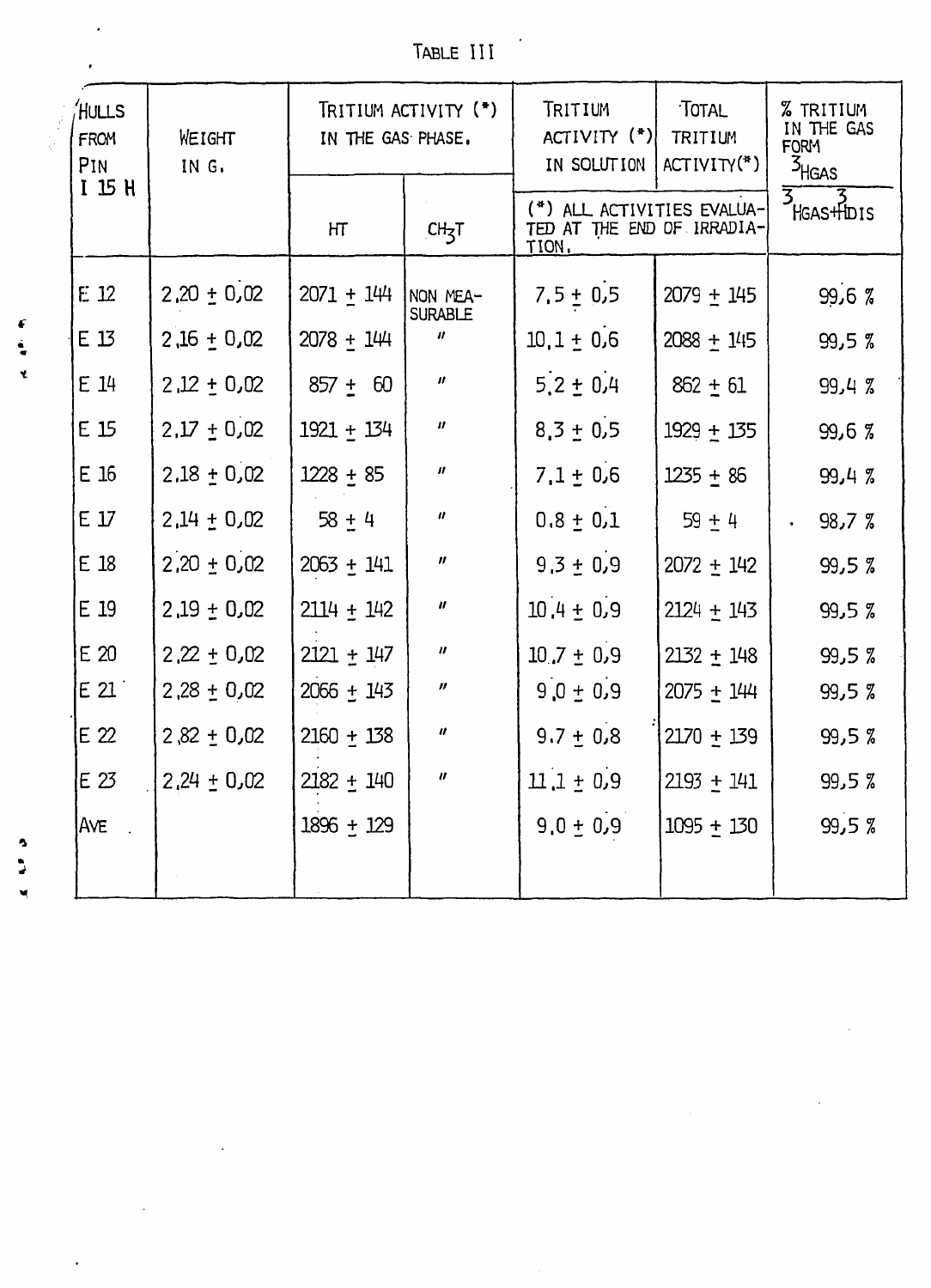| TABLE IV |  |  |
|----------|--|--|
|          |  |  |

|                             |                             |                 |                                           | TABLE IV             |                                              |                                        |                                                                      |
|-----------------------------|-----------------------------|-----------------|-------------------------------------------|----------------------|----------------------------------------------|----------------------------------------|----------------------------------------------------------------------|
|                             | HULLS<br><b>FROM</b><br>PIN | WEIGHT<br>IN G. | TRITIUM ACTIVITY (*)<br>IN THE GAS PHASE. |                      | TRITIUM<br>ACTIVITY (*)<br>IN SOLUTION       | <b>TOTAL</b><br>TRITIUM<br>ACTIVITY(*) | <b>% TRITIUM</b><br>IN THE GAS<br><b>FORM</b><br>· <sup>3</sup> HGAS |
|                             | A 10 B                      |                 | HT                                        | $CH_{\overline{3}}T$ | $(*)$<br>TED AT THE END OF IRRADIA-<br>TION. | ALL ACTIVITIES EVALUA-                 | 3<br>$\overline{3}$<br>HGAS+HDIS                                     |
|                             | E 24                        | $2.20 \pm 0.02$ | $1895 + 126$                              | $1,6 + 0,2$          | $9.6 \pm 1.1$                                | $1906 + 127$                           | $99,5$ $%$                                                           |
| $\int_{\frac{\epsilon}{2}}$ | E 25                        | $2.17 \pm 0.02$ | $1758 + 116$                              | $1,4 \pm 0.2$        | $8.3 + 0.9$                                  | $1768 + 117$                           | $99,5$ $%$                                                           |
| 电                           | E 26                        | $2.14 \pm 0.02$ | $1761 \pm 118$                            | $1,2 \pm 0.1$        | $9.8 \pm 1.1$                                | $1772 + 119$                           | 99,4%                                                                |
|                             | E 27                        | $2.12 \pm 0.02$ | $1605 + 107$                              | $1,4 \pm 0,2$        | $7.1 \pm 0.8$                                | $1613 + 108$                           | 99,67                                                                |
|                             | E 28                        | $2,10 \pm 0.02$ | $2044 \pm 138$                            | $1,4 \pm 0.2$        | $9.3 \pm 1.0$                                | $2055 + 139$                           | $99,6$ $\%$                                                          |
|                             | E 29                        | $2.01 + 0.02$   | $1749 + 117$                              | $1,4 \pm 0.2$        | $8.2 \pm 0.9$                                | $1759 + 118$                           | 99,5%                                                                |
|                             | E 30                        | $2.17 \pm 0.02$ | $2015 + 133$                              | $1,4 \pm 0.2$        | $8.3 \pm 0.9$                                | $2025 + 134$                           | 99,67                                                                |
|                             | E 31                        | $2.10 \pm 0.02$ | $1869 + 125$                              | $1,8 \pm 0.2$        | $7.9 + 0.9$                                  | $1879 + 126$                           | 99,67                                                                |
|                             | E 32                        | $2.18 \pm 0.02$ | $1408 + 92$                               | $1,2 \pm 0,1$        | $5.0 \pm 0.5$                                | $1414 \pm 93$                          | 99,67                                                                |
|                             | E 33                        | $2.16 \pm 0.02$ | $1940 \pm 128$                            | $2,1 \pm 0.2$        | $7.6 \pm 0.8$                                | $1950 + 129$                           | 99,67                                                                |
|                             | $E$ 34                      | $2,08 \pm 0,02$ | $1707 + 113$                              | $1,6 + 0,2$          | $7.9 \pm 0.8$                                | $1716 + 114$                           | 99,5%                                                                |
|                             | E 35                        | $2,13 + 0,02$   | $1829 + 121$                              | $1,9 \pm 0.2$        | $7.1 \pm 0.8$                                | 1838 ± 122                             | 99,6%                                                                |
|                             | Ave ·                       |                 | $1799 \pm 119$                            | $1.5 \pm 0.2$        | $8.0 \pm 0.9$                                | $1808 \pm 120$                         |                                                                      |

 $\label{eq:2.1} \frac{1}{\sqrt{2}}\int_{\mathbb{R}^3}\frac{1}{\sqrt{2}}\left(\frac{1}{\sqrt{2}}\right)^2\frac{1}{\sqrt{2}}\left(\frac{1}{\sqrt{2}}\right)^2\frac{1}{\sqrt{2}}\left(\frac{1}{\sqrt{2}}\right)^2\frac{1}{\sqrt{2}}\left(\frac{1}{\sqrt{2}}\right)^2.$ 

 $\label{eq:2} \frac{1}{\sqrt{2}}\sum_{i=1}^n\frac{1}{\sqrt{2}}\sum_{j=1}^n\frac{1}{j!}\sum_{j=1}^n\frac{1}{j!}\sum_{j=1}^n\frac{1}{j!}\sum_{j=1}^n\frac{1}{j!}\sum_{j=1}^n\frac{1}{j!}\sum_{j=1}^n\frac{1}{j!}\sum_{j=1}^n\frac{1}{j!}\sum_{j=1}^n\frac{1}{j!}\sum_{j=1}^n\frac{1}{j!}\sum_{j=1}^n\frac{1}{j!}\sum_{j=1}^n\frac{1}{j!}\sum_{j=1}^$ 

 $\label{eq:2.1} \frac{1}{2}\sum_{i=1}^n\frac{1}{2}\sum_{j=1}^n\frac{1}{2}\sum_{j=1}^n\frac{1}{2}\sum_{j=1}^n\frac{1}{2}\sum_{j=1}^n\frac{1}{2}\sum_{j=1}^n\frac{1}{2}\sum_{j=1}^n\frac{1}{2}\sum_{j=1}^n\frac{1}{2}\sum_{j=1}^n\frac{1}{2}\sum_{j=1}^n\frac{1}{2}\sum_{j=1}^n\frac{1}{2}\sum_{j=1}^n\frac{1}{2}\sum_{j=1}^n\frac{1}{2}\sum_{j=1}^n\$ 

 $\mathcal{L}(\mathcal{L}^{\text{max}}_{\mathcal{L}})$  , where  $\mathcal{L}^{\text{max}}_{\mathcal{L}}$ 

 $\label{eq:2.1} \frac{1}{2} \int_{\mathbb{R}^3} \left| \frac{d\mu}{d\mu} \right|^2 \, d\mu = \frac{1}{2} \int_{\mathbb{R}^3} \left| \frac{d\mu}{d\mu} \right|^2 \, d\mu = \frac{1}{2} \int_{\mathbb{R}^3} \left| \frac{d\mu}{d\mu} \right|^2 \, d\mu.$ 

 $\label{eq:2.1} \mathcal{L}(\mathcal{L}^{\text{max}}_{\mathcal{L}}(\mathcal{L}^{\text{max}}_{\mathcal{L}}),\mathcal{L}^{\text{max}}_{\mathcal{L}^{\text{max}}_{\mathcal{L}}(\mathcal{L}^{\text{max}}_{\mathcal{L}^{\text{max}}_{\mathcal{L}^{\text{max}}_{\mathcal{L}^{\text{max}}_{\mathcal{L}^{\text{max}}_{\mathcal{L}^{\text{max}}_{\mathcal{L}^{\text{max}}_{\mathcal{L}^{\text{max}}_{\mathcal{L}^{\text{max}}_{\mathcal{L}^{\text{max}}_{\mathcal{$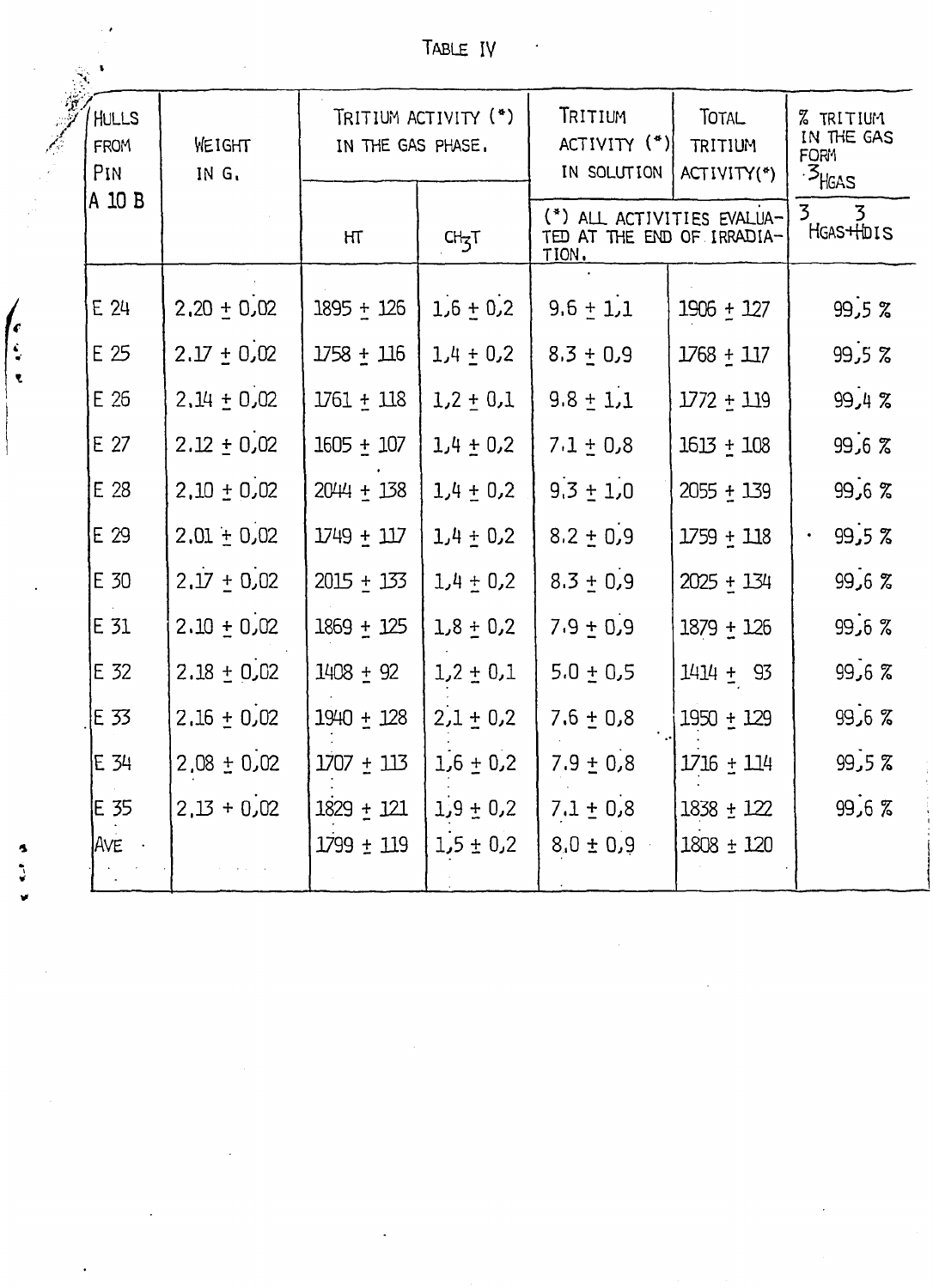| <b>HULLS</b><br><b>FROM</b><br>PIN | WEIGHT<br>IN G. | TRITIUM ACTIVITY (*)<br>IN THE GAS PHASE, |                       | . TOTAL<br>TRITIUM<br>$ACTIVI1Y$ $(*)$<br>TRITIUM<br>$ACTIVITY (*)$<br>IN SOLUTION |              | <b>% TRITIUM</b><br>IN THE GAS<br><b>FORM</b><br>$\frac{3}{1645}$ |
|------------------------------------|-----------------|-------------------------------------------|-----------------------|------------------------------------------------------------------------------------|--------------|-------------------------------------------------------------------|
| <b>C6 H</b>                        |                 | HТ                                        | $CH_{\overline{3}}T$  | (*) ALL ACTIVITIES EVALUA-<br>TED AT THE END OF IRRADIA-<br>TION.                  |              | ;  3<br>HGAS+ HDIS<br>3.                                          |
| E 1                                | $2.17 \pm 0.02$ | $73 \pm 5$                                | $8.8 \pm 0.7$         | $230 + 10$                                                                         | $312 + 16$   | 26 %                                                              |
| E <sub>2</sub>                     | $2.20 \pm 0.02$ | $103 + 8$                                 | $7.0 \pm 0.6$         | $65 + 3$                                                                           | $175 \pm 12$ | 63 %                                                              |
| E 3                                | $2,17 + 0,02$   | $66 + 5$                                  | $4.1 \pm 0.3$         | 343 + 15                                                                           | $413 + 21$   | 17 <sub>z</sub>                                                   |
| $E$ 4                              | $2,22 \pm 0.02$ | $84 + 6$                                  | 13<br>±1              | $268 + 12$                                                                         | $365 + 19$   | 26 <sub>5</sub>                                                   |
| E 5                                | $2,16 + 0.02$   | $87 + 6$                                  | 14 <sub>1</sub><br>±1 | $243 \pm 12$                                                                       | 344 ± 19     | 29 <sup>7</sup>                                                   |
| E <sub>6</sub>                     | $2,23 \pm 0,02$ | $86 \pm 6$                                | $7.0 \pm 0.6$         | $100 + 5$                                                                          | $193 + 12$   | 48 %                                                              |
| E <sub>7</sub>                     | $2,19 + 0,02$   | $70 + 5$                                  | $8,6 \pm 0.7$         | $314 + 15$                                                                         | 393 + 21     | 20 <sub>2</sub>                                                   |
| E <sub>8</sub>                     | $2,09 + 0,02$   | $75 + 5$                                  | $7.1 + 0.6$           | $194 + 9$                                                                          | $276 + 15$   | 30 %                                                              |
| E 9                                | $2,24 + 0,02$   | $86 + 6$                                  | $4.9 + 0.4$           | $187 + 10$                                                                         | $278 \pm 17$ | 33.7                                                              |
| E 10                               | $2,19 \pm 0,02$ | $70 + 5$                                  | $6,3 \pm 0.5$         | $247 + 12$                                                                         | $323 + 18$   | $24 \, 7$                                                         |
| $E_1$ $11$                         | $2,20 \pm 0.02$ | $65 + 4$                                  | $7,8 + 0,6$           | $218 + 10$                                                                         | $291 + 15$   | 25 <sub>8</sub>                                                   |
| AVE                                |                 | $79 + 6$                                  | $8.0 \pm 0.7$         | $219 \pm 10$                                                                       | $306 \pm 17$ | 31.7                                                              |
|                                    |                 |                                           |                       |                                                                                    |              |                                                                   |

 $\label{eq:2.1} \mathcal{L}=\mathcal{L}(\mathcal{L}^{\mathcal{L}}(\mathcal{L}^{\mathcal{L}}(\mathcal{L}^{\mathcal{L}}(\mathcal{L}^{\mathcal{L}}(\mathcal{L}^{\mathcal{L}}(\mathcal{L}^{\mathcal{L}}(\mathcal{L}^{\mathcal{L}}(\mathcal{L}^{\mathcal{L}}(\mathcal{L}^{\mathcal{L}}(\mathcal{L}^{\mathcal{L}}(\mathcal{L}^{\mathcal{L}}(\mathcal{L}^{\mathcal{L}}(\mathcal{L}^{\mathcal{L}}(\mathcal{L}^{\mathcal{L}}(\mathcal{L}^{\mathcal{L}}(\mathcal{$ 

 $\label{eq:2.1} \frac{1}{2} \sum_{i=1}^n \frac{1}{2} \sum_{j=1}^n \frac{1}{2} \sum_{j=1}^n \frac{1}{2} \sum_{j=1}^n \frac{1}{2} \sum_{j=1}^n \frac{1}{2} \sum_{j=1}^n \frac{1}{2} \sum_{j=1}^n \frac{1}{2} \sum_{j=1}^n \frac{1}{2} \sum_{j=1}^n \frac{1}{2} \sum_{j=1}^n \frac{1}{2} \sum_{j=1}^n \frac{1}{2} \sum_{j=1}^n \frac{1}{2} \sum_{j=1}^n \frac{$ 

 $\mathcal{L}^{\text{max}}_{\text{max}}$  , where  $\mathcal{L}^{\text{max}}_{\text{max}}$ 

 $\label{eq:2.1} \frac{1}{\sqrt{2}}\int_{0}^{\pi} \frac{1}{\sqrt{2\pi}}\left(\frac{1}{\sqrt{2\pi}}\right)^{2} \frac{1}{\sqrt{2\pi}}\int_{0}^{\pi}\frac{1}{\sqrt{2\pi}}\left(\frac{1}{\sqrt{2\pi}}\right)^{2} \frac{1}{\sqrt{2\pi}}\int_{0}^{\pi}\frac{1}{\sqrt{2\pi}}\frac{1}{\sqrt{2\pi}}\frac{1}{\sqrt{2\pi}}\frac{1}{\sqrt{2\pi}}\frac{1}{\sqrt{2\pi}}\frac{1}{\sqrt{2\pi}}\frac{1}{\sqrt{2\pi}}\frac{1$ 

 $\sim 10^6$ 

 $\frac{1}{2}$ 

 $rac{C}{\sigma}$ 

्री<br>अ